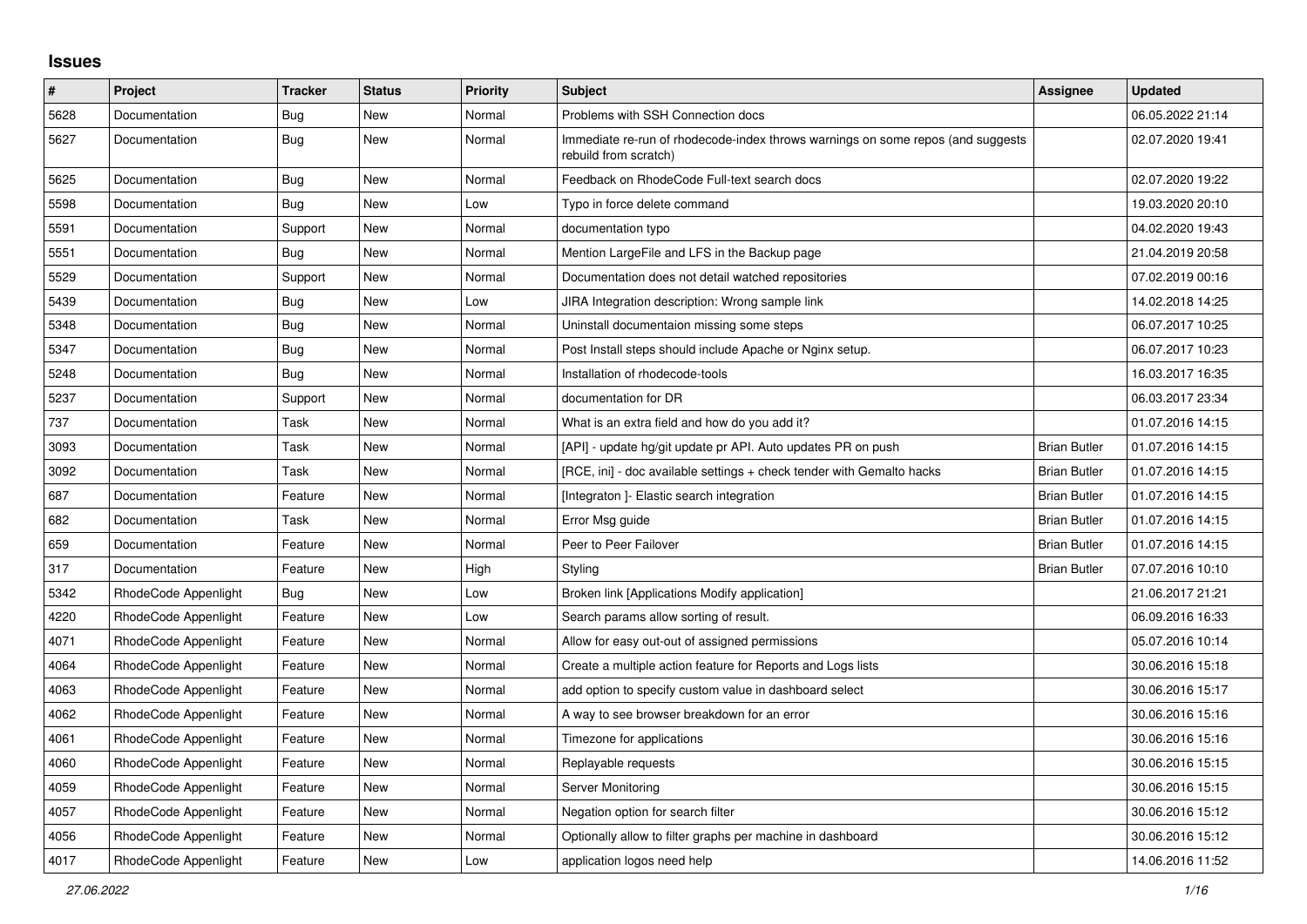| $\#$ | Project              | <b>Tracker</b> | <b>Status</b> | <b>Priority</b> | Subject                                                                                                     | <b>Assignee</b>     | <b>Updated</b>   |
|------|----------------------|----------------|---------------|-----------------|-------------------------------------------------------------------------------------------------------------|---------------------|------------------|
| 3994 | RhodeCode Appenlight | <b>Bug</b>     | New           | Normal          | during setup, user is given option to make admin account even if one does not exist                         |                     | 08.06.2016 12:44 |
| 3990 | RhodeCode Appenlight | Bug            | New           | Normal          | some dashboard builder buttons are up against fields                                                        |                     | 07.06.2016 12:01 |
| 3987 | RhodeCode Appenlight | Bug            | New           | Normal          | adjust footer so it's consistent with the website footer                                                    |                     | 15.06.2016 10:20 |
| 3986 | RhodeCode Appenlight | <b>Bug</b>     | New           | Normal          | table headers should be left aligned                                                                        |                     | 07.06.2016 11:53 |
| 4052 | RhodeCode Appenlight | Task           | New           | Normal          | release fixes                                                                                               | <b>Marcin Lulek</b> | 29.06.2016 12:14 |
| 5680 | RhodeCode CE/EE      | Bug            | New           | High            | Inconsistent timezone display                                                                               |                     | 20.04.2022 14:15 |
| 5679 | RhodeCode CE/EE      | <b>Bug</b>     | New           | Normal          | Data directory continues to grow until it fills disk partition                                              |                     | 25.04.2022 11:42 |
| 5677 | RhodeCode CE/EE      | Support        | New           | Normal          | PR cross merge                                                                                              |                     | 28.01.2022 16:59 |
| 5672 | RhodeCode CE/EE      | <b>Bug</b>     | New           | Normal          | Unable to browse git repository folders with # in names                                                     |                     | 16.12.2021 18:13 |
| 5670 | RhodeCode CE/EE      | <b>Bug</b>     | New           | Normal          | Repo-level administrators can usurp owner of repoistory                                                     |                     | 01.12.2021 16:18 |
| 5664 | RhodeCode CE/EE      | Bug            | New           | Normal          | Regression: When assigning permissions, cannot see own group in auto-complete<br>without special conditions |                     | 29.07.2021 10:49 |
| 5662 | RhodeCode CE/EE      | <b>Bug</b>     | New           | Normal          | Full text search not working due to crash in whoosh                                                         |                     | 07.06.2022 08:31 |
| 5657 | RhodeCode CE/EE      | <b>Bug</b>     | New           | Normal          | Error in maintenance page                                                                                   |                     | 30.03.2021 15:09 |
| 5654 | RhodeCode CE/EE      | <b>Bug</b>     | New           | Normal          | Comment formatting broken when containing $@$ in a code block                                               |                     | 24.02.2021 12:10 |
| 5649 | RhodeCode CE/EE      | <b>Bug</b>     | New           | Normal          | test-file-upload                                                                                            |                     | 17.12.2020 23:08 |
| 5645 | RhodeCode CE/EE      | <b>Bug</b>     | New           | High            | Rhodecode returns 400 Bad request on huge mercurial repos                                                   |                     | 18.12.2020 06:29 |
| 5644 | RhodeCode CE/EE      | <b>Bug</b>     | New           | Normal          | PR inks to comments not working if files are collapsed                                                      |                     | 02.12.2020 10:42 |
| 5641 | RhodeCode CE/EE      | Feature        | New           | Normal          | "Add draft" / (x) button usability                                                                          |                     | 30.11.2020 20:53 |
| 5639 | RhodeCode CE/EE      | Support        | New           | High            | 500 Internal Server Error   The server has either erred  after importing Database<br>from backup            |                     | 22.11.2020 09:15 |
| 5638 | RhodeCode CE/EE      | Feature        | New           | Normal          | Add "Copy full url path" button                                                                             |                     | 05.02.2021 20:23 |
| 5637 | RhodeCode CE/EE      | Feature        | New           | Normal          | Clone URL templates - add per repository/namespace                                                          |                     | 29.10.2020 09:38 |
| 5632 | RhodeCode CE/EE      | <b>Bug</b>     | New           | Normal          | Missing Parent Folder for Personal Repo lacks proper handling                                               |                     | 03.08.2020 07:56 |
| 5631 | RhodeCode CE/EE      | Feature        | New           | Normal          | Change target of PR                                                                                         |                     | 31.07.2020 17:05 |
| 5630 | RhodeCode CE/EE      | <b>Bug</b>     | New           | Normal          | Inline comments do not follow the line of code                                                              |                     | 21.07.2020 11:25 |
| 5629 | RhodeCode CE/EE      | <b>Bug</b>     | New           | Normal          | Diff truncated on small files                                                                               |                     | 21.07.2020 08:58 |
| 5626 | RhodeCode CE/EE      | <b>Bug</b>     | New           | Normal          | Whoosh full-text indexing is fully indexing all repos, not recognizing forks                                |                     | 02.07.2020 19:24 |
| 5624 | RhodeCode CE/EE      | <b>Bug</b>     | New           | Normal          | Timeout when trying to test SMTP email configuration                                                        |                     | 01.07.2020 20:01 |
| 5618 | RhodeCode CE/EE      | Support        | New           | Normal          | Getting HTTP 502 Bad Gateway when trying to push (or clone) on a slow network                               |                     | 27.05.2020 21:56 |
| 5617 | RhodeCode CE/EE      | Feature        | New           | Normal          | Allow PRs to non-head bookmarks                                                                             |                     | 20.05.2020 12:25 |
| 5613 | RhodeCode CE/EE      | Feature        | New           | Low             | Feature Request: Issue tracker link in new tab/window                                                       |                     | 03.10.2021 23:25 |
| 5612 | RhodeCode CE/EE      | <b>Bug</b>     | New           | Low             | CPU cores getting maxed out by VCSServer on Repository Size request                                         |                     | 03.10.2021 23:25 |
| 5600 | RhodeCode CE/EE      | Feature        | New           | Normal          | Change default repository landing page                                                                      |                     | 27.01.2021 01:04 |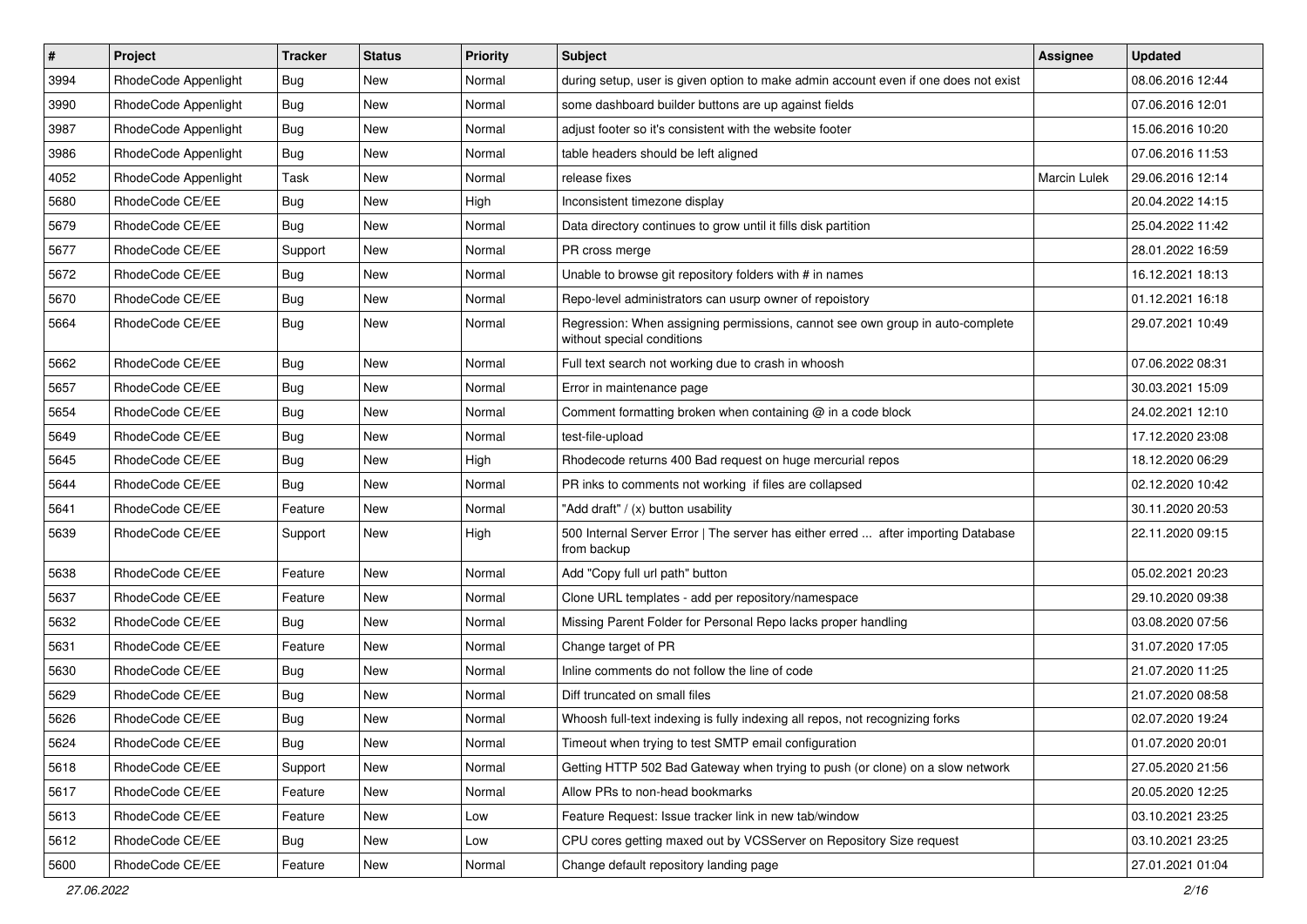| $\sharp$ | Project         | Tracker    | <b>Status</b> | <b>Priority</b> | <b>Subject</b>                                                                                                    | Assignee | <b>Updated</b>   |
|----------|-----------------|------------|---------------|-----------------|-------------------------------------------------------------------------------------------------------------------|----------|------------------|
| 5595     | RhodeCode CE/EE | Feature    | New           | Normal          | Group code review mail notification                                                                               |          | 03.03.2020 10:17 |
| 5593     | RhodeCode CE/EE | Support    | <b>New</b>    | Normal          | <b>SSH</b> connections                                                                                            |          | 17.02.2020 16:18 |
| 5590     | RhodeCode CE/EE | Bug        | New           | Normal          | Pull Request creation takes 2 minutes                                                                             |          | 28.05.2020 20:48 |
| 5588     | RhodeCode CE/EE | Bug        | New           | Normal          | wrong rendering of issue tracker pattern                                                                          |          | 29.01.2020 11:24 |
| 5586     | RhodeCode CE/EE | Feature    | New           | Normal          | @mention should be a link                                                                                         |          | 29.01.2020 11:46 |
| 5584     | RhodeCode CE/EE | Feature    | New           | Normal          | "update pull request link" message on vcs client                                                                  |          | 23.01.2020 10:32 |
| 5570     | RhodeCode CE/EE | <b>Bug</b> | New           | Normal          | Remap repositories always fail in RhodeCode community                                                             |          | 04.10.2019 14:50 |
| 5559     | RhodeCode CE/EE | <b>Bug</b> | New           | Normal          | Timezone handling issue on repos list                                                                             |          | 07.07.2019 22:19 |
| 5556     | RhodeCode CE/EE | Bug        | New           | Normal          | After upgrade RhodeCode Enterprise, pull request via API adds repo owner as<br>default reviewer                   |          | 01.01.2020 13:09 |
| 5552     | RhodeCode CE/EE | Feature    | New           | High            | PR dependency across repos                                                                                        |          | 22.06.2019 01:15 |
| 5550     | RhodeCode CE/EE | Bug        | New           | Normal          | 500 Internal Server Error   The server has either erred or is incapable of performing<br>the requested operation. |          | 18.04.2019 17:12 |
| 5547     | RhodeCode CE/EE | <b>Bug</b> | New           | Normal          | UI not consistent between Firefox and Chrome                                                                      |          | 01.03.2019 23:35 |
| 5545     | RhodeCode CE/EE | <b>Bug</b> | New           | Normal          | Merge commit to contain the username/reponame of the origin                                                       |          | 28.02.2019 13:46 |
| 5543     | RhodeCode CE/EE | Feature    | New           | Normal          | Repo API should have equivalent get_repo_audit_logs() to User API call<br>get_user_audit_logs()                   |          | 26.02.2019 12:22 |
| 5541     | RhodeCode CE/EE | Support    | New           | Normal          | <b>SVN Settings: Repository Patterns</b>                                                                          |          | 16.12.2019 15:35 |
| 5540     | RhodeCode CE/EE | Bug        | New           | Normal          | Rhode Code 4.15.2 VCS Caching(?) behaviour                                                                        |          | 25.02.2019 17:01 |
| 5538     | RhodeCode CE/EE | Bug        | New           | Normal          | internal server error (UnicodeDecodeError) during rhodecode-index request                                         |          | 20.02.2019 14:43 |
| 5527     | RhodeCode CE/EE | Support    | New           | Normal          | API: expose human readable failure reason                                                                         |          | 30.01.2019 17:43 |
| 5524     | RhodeCode CE/EE | <b>Bug</b> | New           | High            | Cannot log into RhodeCode anymore                                                                                 |          | 15.01.2019 17:08 |
| 5519     | RhodeCode CE/EE | <b>Bug</b> | New           | High            | User unable to fork the repo despite setting Repository Forking to Disabled                                       |          | 11.12.2018 22:21 |
| 5512     | RhodeCode CE/EE | Bug        | New           | Normal          | Show commit phase in summary view                                                                                 |          | 09.11.2018 21:37 |
| 5511     | RhodeCode CE/EE | Feature    | New           | Normal          | New feature to synchronize the fork with the remote repo from the summary page                                    |          | 13.11.2018 01:23 |
| 5510     | RhodeCode CE/EE | <b>Bug</b> | New           | High            | AssertionError: unexpected parameters: user_agent & hook_type                                                     |          | 31.07.2021 11:14 |
| 5509     | RhodeCode CE/EE | <b>Bug</b> | New           | Normal          | Remove `!important attributes` from UI elements                                                                   |          | 07.12.2018 07:40 |
| 5506     | RhodeCode CE/EE | <b>Bug</b> | New           | Normal          | Web UI fonts are not looking good and is difficult to read for people with low vision                             |          | 26.10.2018 09:38 |
| 5504     | RhodeCode CE/EE | Feature    | New           | Normal          | Buttons to copy commit hash and to expand the commit message in the repo<br>summary view                          |          | 26.10.2018 00:59 |
| 5503     | RhodeCode CE/EE | Support    | New           | Normal          | failed to upgrade to 4.13.3                                                                                       |          | 06.11.2018 18:28 |
| 5500     | RhodeCode CE/EE | Bug        | New           | Normal          | How to enable/set "RC_SKIP_HOOKS" to disable svn hooks?                                                           |          | 02.10.2018 07:45 |
| 5499     | RhodeCode CE/EE | Support    | New           | Normal          | ERROR [celery.worker.consumer.consumer] consumer: Cannot connect                                                  |          | 11.09.2018 08:39 |
| 5497     | RhodeCode CE/EE | Support    | New           | Normal          | hg push hangs                                                                                                     |          | 30.08.2018 22:15 |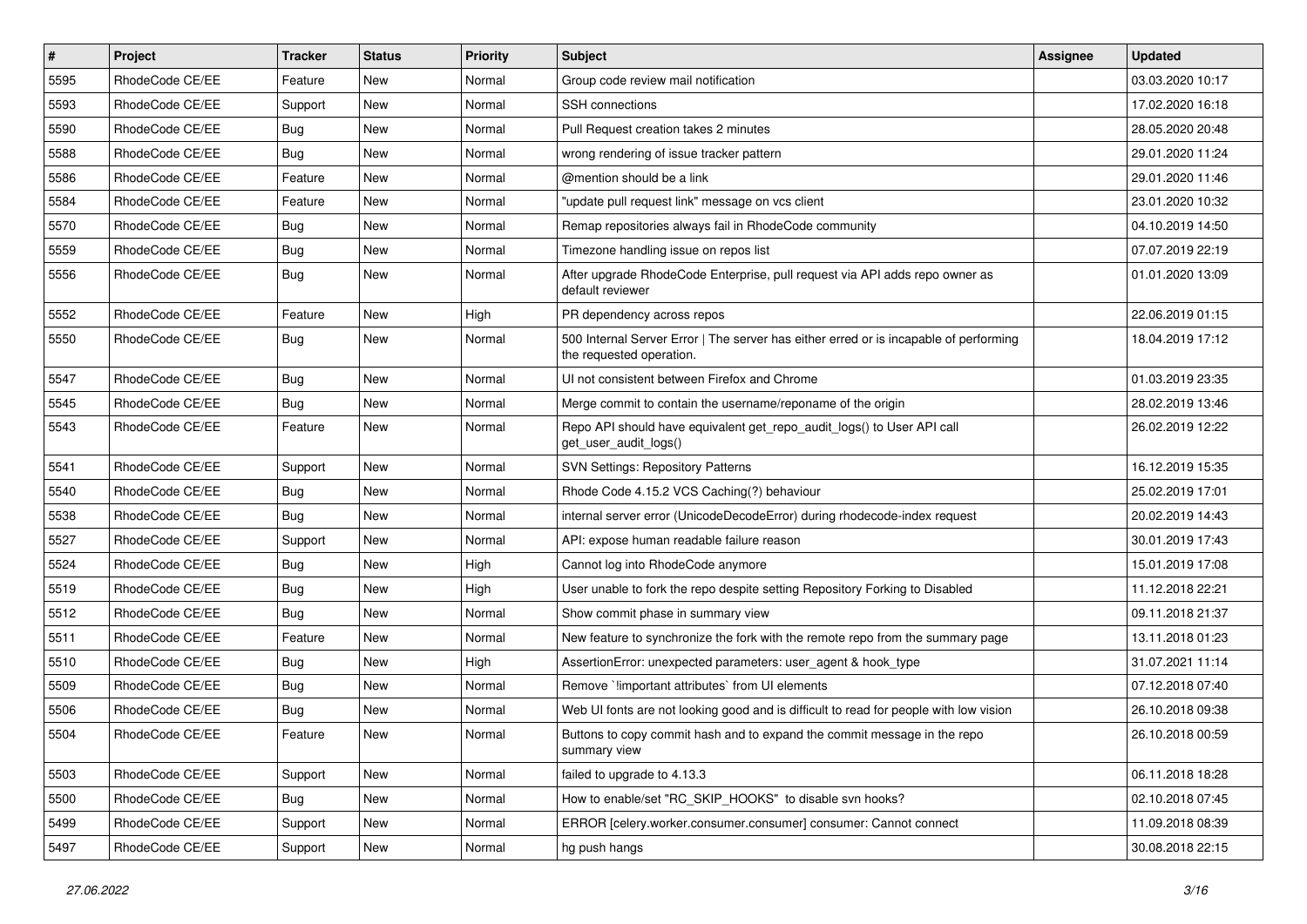| $\pmb{\#}$ | Project         | <b>Tracker</b> | <b>Status</b> | <b>Priority</b> | Subject                                                                                                                                                                              | Assignee | <b>Updated</b>   |
|------------|-----------------|----------------|---------------|-----------------|--------------------------------------------------------------------------------------------------------------------------------------------------------------------------------------|----------|------------------|
| 5496       | RhodeCode CE/EE | Support        | New           | Normal          | database migration 4.11.6 mysql to 4.12.4 postgres                                                                                                                                   |          | 27.08.2018 21:17 |
| 5495       | RhodeCode CE/EE | Support        | <b>New</b>    | Normal          | Idap to crowd users_groups sync source                                                                                                                                               |          | 10.09.2018 22:09 |
| 5494       | RhodeCode CE/EE | Bug            | New           | Normal          | rccontrol's python package management causes slow VCS SSH                                                                                                                            |          | 02.04.2019 11:56 |
| 5492       | RhodeCode CE/EE | Bug            | New           | Normal          | VCSServer + SVN 1.10                                                                                                                                                                 |          | 26.07.2018 15:01 |
| 5491       | RhodeCode CE/EE | Support        | <b>New</b>    | Urgent          | Upgrade RhodeCode Community + VCSSERVER from 4.10.4 to 4.12.4, pull request<br>stop working with reviewers                                                                           |          | 30.08.2018 09:47 |
| 5484       | RhodeCode CE/EE | Support        | <b>New</b>    | Normal          | Setting up ssh, remote hg not found                                                                                                                                                  |          | 06.07.2018 23:41 |
| 5475       | RhodeCode CE/EE | Bug            | New           | Normal          | Unable to locate user in OpenLDAP directory via Idaps                                                                                                                                |          | 08.06.2018 20:06 |
| 5471       | RhodeCode CE/EE | Bug            | New           | Normal          | Webhook integration failing: need more than 3 values to unpack                                                                                                                       |          | 01.06.2018 02:26 |
| 5468       | RhodeCode CE/EE | Support        | <b>New</b>    | Normal          | Check logic for updating last commit for repository groups                                                                                                                           |          | 30.08.2018 09:47 |
| 5462       | RhodeCode CE/EE | <b>Bug</b>     | <b>New</b>    | Normal          | create repo api fails with celery enabled                                                                                                                                            |          | 10.07.2018 17:49 |
| 5460       | RhodeCode CE/EE | Bug            | New           | Low             | Repo creation stuck when remote clone returns partial http code 500                                                                                                                  |          | 06.07.2018 19:14 |
| 5414       | RhodeCode CE/EE | <b>Bug</b>     | New           | High            | When Opening New Pull Request, Target Revision Default Is Undesireable                                                                                                               |          | 11.04.2018 23:20 |
| 5410       | RhodeCode CE/EE | Bug            | New           | Normal          | After converting to CE, we get the following error when trying to view some repos in<br>the UI: "UnicodeDecodeError: 'ascii' codec can't decode byte" (full error in<br>Description) |          | 25.01.2018 20:45 |
| 5406       | RhodeCode CE/EE | Bug            | New           | Normal          | <b>Installer Fails</b>                                                                                                                                                               |          | 01.12.2017 11:52 |
| 5405       | RhodeCode CE/EE | Bug            | <b>New</b>    | Normal          | Add repository from UI leads to HTTP/404                                                                                                                                             |          | 28.11.2017 11:39 |
| 5404       | RhodeCode CE/EE | Task           | <b>New</b>    | Normal          | Add an option to detach review rules when deleting an user                                                                                                                           |          | 22.11.2017 11:23 |
| 5400       | RhodeCode CE/EE | Task           | <b>New</b>    | Normal          | User group - subgroup support                                                                                                                                                        |          | 06.11.2017 22:00 |
| 5394       | RhodeCode CE/EE | Support        | New           | Normal          | SVN to Git / Mercurial Migration                                                                                                                                                     |          | 03.10.2017 09:29 |
| 5371       | RhodeCode CE/EE | Bug            | New           | Normal          | Comment times in Pull Requests are off by 1 day                                                                                                                                      |          | 10.04.2018 15:11 |
| 5289       | RhodeCode CE/EE | Feature        | <b>New</b>    | High            | Ability to Upload/Replace a file using the UI                                                                                                                                        |          | 22.09.2017 10:29 |
| 5278       | RhodeCode CE/EE | Feature        | New           | Normal          | Require support for git repositories of the form git://                                                                                                                              |          | 13.04.2017 15:20 |
| 5273       | RhodeCode CE/EE | Feature        | New           | Normal          | Comment status                                                                                                                                                                       |          | 07.04.2017 13:10 |
| 5271       | RhodeCode CE/EE | Feature        | <b>New</b>    | Normal          | Private comments                                                                                                                                                                     |          | 07.04.2017 12:01 |
| 5269       | RhodeCode CE/EE | Support        | New           | Normal          | Upgrade from RC EE 3.7.1 to RC EE 4.x                                                                                                                                                |          | 29.06.2017 19:36 |
| 5256       | RhodeCode CE/EE | Feature        | New           | Normal          | Last repository access time.                                                                                                                                                         |          | 23.03.2017 16:34 |
| 5255       | RhodeCode CE/EE | Support        | New           | Normal          | I can't access issues created by me from mail                                                                                                                                        |          | 04.04.2017 11:28 |
| 5227       | RhodeCode CE/EE | Bug            | New           | Normal          | 400 during a svn checkout, file with special chars                                                                                                                                   |          | 23.02.2017 17:43 |
| 5218       | RhodeCode CE/EE | Bug            | New           | Normal          | 500 when forking repository, when using special chars in password.                                                                                                                   |          | 19.02.2017 21:46 |
| 5200       | RhodeCode CE/EE | Task           | New           | Normal          | investigate search improvements                                                                                                                                                      |          | 16.12.2019 16:04 |
| 4669       | RhodeCode CE/EE | Task           | New           | Normal          | disable pytest sugar on nix-build                                                                                                                                                    |          | 01.12.2016 12:52 |
| 4312       | RhodeCode CE/EE | Task           | New           | Normal          | Storage location changes                                                                                                                                                             |          | 11.07.2017 13:31 |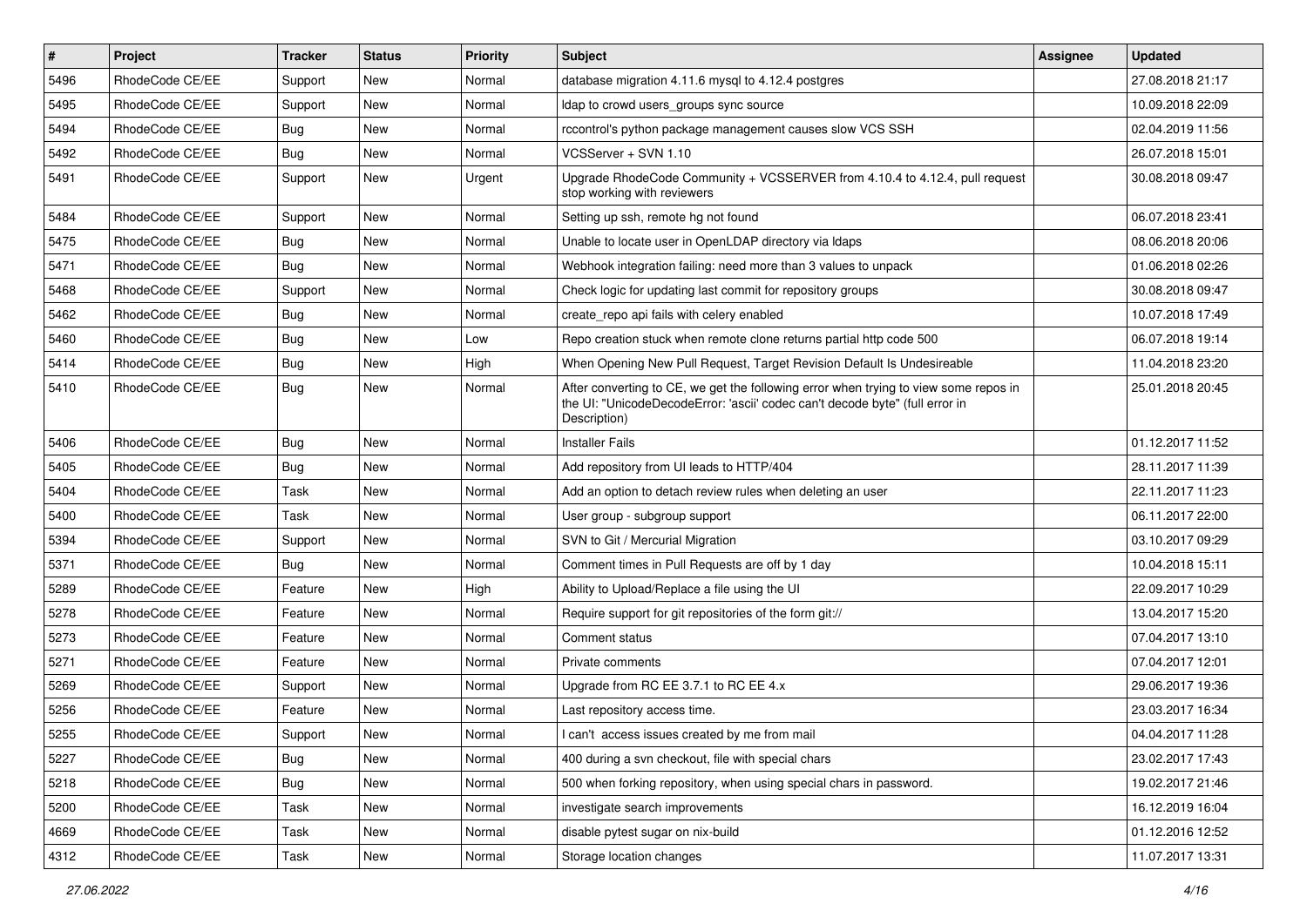| $\sharp$ | Project         | <b>Tracker</b> | <b>Status</b> | <b>Priority</b> | <b>Subject</b>                                                                                                     | <b>Assignee</b> | <b>Updated</b>   |
|----------|-----------------|----------------|---------------|-----------------|--------------------------------------------------------------------------------------------------------------------|-----------------|------------------|
| 4303     | RhodeCode CE/EE | Support        | New           | Normal          | rhodecode instance                                                                                                 |                 | 08.11.2016 16:32 |
| 4301     | RhodeCode CE/EE | Feature        | <b>New</b>    | Normal          | [API] toggle force_password_reset in api for Idap users                                                            |                 | 28.10.2016 15:43 |
| 4299     | RhodeCode CE/EE | Task           | New           | Normal          | TEMPLATE repo groups                                                                                               |                 | 22.09.2017 10:26 |
| 4290     | RhodeCode CE/EE | Task           | New           | Normal          | Allow to transplant the review status to merged commits                                                            |                 | 17.04.2018 21:50 |
| 4285     | RhodeCode CE/EE | Bug            | <b>New</b>    | Normal          | Intermittent error while trying to create or fork a repository                                                     |                 | 17.10.2016 22:42 |
| 4272     | RhodeCode CE/EE | Feature        | New           | Normal          | Better SPAM protection                                                                                             |                 | 12.10.2016 11:14 |
| 4255     | RhodeCode CE/EE | Bug            | New           | Normal          | [translation, i18n] translation not being applied to integrations pages                                            |                 | 30.09.2016 15:56 |
| 4252     | RhodeCode CE/EE | Support        | New           | Normal          | Backup & Recovery                                                                                                  |                 | 07.10.2016 19:47 |
| 4226     | RhodeCode CE/EE | Feature        | <b>New</b>    | Normal          | [settings, system info] add VCS and Channelstream status to System Info                                            |                 | 14.09.2016 16:45 |
| 4222     | RhodeCode CE/EE | Feature        | <b>New</b>    | Normal          | Configurable detection of READMEs                                                                                  |                 | 09.09.2016 10:05 |
| 4216     | RhodeCode CE/EE | Task           | New           | Normal          | [ux, renderers] implement consistent rendering for text fields                                                     |                 | 06.09.2016 11:46 |
| 4191     | RhodeCode CE/EE | Feature        | New           | Normal          | Add custom Image logo option to header                                                                             |                 | 22.08.2016 14:49 |
| 4190     | RhodeCode CE/EE | Bug            | <b>New</b>    | Normal          | [tests] fix or remove rst xss inline test                                                                          |                 | 22.08.2016 12:15 |
| 4189     | RhodeCode CE/EE | Bug            | New           | Normal          | [tests, git] count of commit ids is different for git than hg when comparing remote                                |                 | 22.08.2016 12:34 |
| 4188     | RhodeCode CE/EE | Bug            | <b>New</b>    | Normal          | [tests, svn] changeset tests produce different results for svn                                                     |                 | 22.08.2016 09:54 |
| 4182     | RhodeCode CE/EE | Feature        | New           | Normal          | add direct link from notification to corresponding PR                                                              |                 | 19.08.2016 12:35 |
| 4163     | RhodeCode CE/EE | Task           | New           | Normal          | [ce, ee] celery refactor + upgrade                                                                                 |                 | 15.08.2016 12:32 |
| 4154     | RhodeCode CE/EE | Bug            | <b>New</b>    | Low             | [ce, ee] user register via github captcha                                                                          |                 | 05.08.2016 22:51 |
| 4144     | RhodeCode CE/EE | Feature        | New           | Normal          | [ux] improve enable/disable of notifications                                                                       |                 | 02.08.2016 17:19 |
| 4116     | RhodeCode CE/EE | Bug            | New           | High            | [ee] Starting EE or running paster commands like setup-rhodecode does not work<br>without setting LC_ALL properly. |                 | 18.08.2016 21:03 |
| 4109     | RhodeCode CE/EE | Bug            | <b>New</b>    | Normal          | [files] The "switch to commit" widget is broken after using browser back button                                    |                 | 17.04.2018 21:50 |
| 4051     | RhodeCode CE/EE | Task           | New           | Normal          | [ux, renderering] Consistent formatting on text fields.                                                            |                 | 22.09.2017 10:27 |
| 4045     | RhodeCode CE/EE | Task           | New           | Normal          | File permissions                                                                                                   |                 | 17.04.2018 21:49 |
| 4040     | RhodeCode CE/EE | Bug            | New           | Low             | [ce, ee] logout when logged out causes 403 Cross-site request forgery detected                                     |                 | 23.06.2016 13:40 |
| 3980     | RhodeCode CE/EE | Feature        | <b>New</b>    | Normal          | Add CI engine                                                                                                      |                 | 05.06.2016 21:32 |
| 3979     | RhodeCode CE/EE | Feature        | New           | Normal          | Add kanban board                                                                                                   |                 | 05.06.2016 21:20 |
| 3978     | RhodeCode CE/EE | Feature        | New           | Normal          | Add bug tracker                                                                                                    |                 | 05.06.2016 21:20 |
| 3977     | RhodeCode CE/EE | Feature        | New           | Normal          | Wiki                                                                                                               |                 | 05.06.2016 21:11 |
| 3963     | RhodeCode CE/EE | Bug            | New           | Normal          | [ce] Getting a newly added repo via remap/rescan via api gives no data                                             |                 | 27.05.2016 05:02 |
| 3956     | RhodeCode CE/EE | <b>Bug</b>     | New           | Normal          | [ce] - svn commit with all 'None' properties (author, message, etc.)                                               |                 | 23.05.2016 17:22 |
| 3939     | RhodeCode CE/EE | Bug            | New           | Normal          | [ux] changelog filter blank after going back in browser                                                            |                 | 18.05.2016 14:50 |
| 3923     | RhodeCode CE/EE | <b>Bug</b>     | New           | Normal          | odd exception on running internal-code                                                                             |                 | 09.08.2016 10:54 |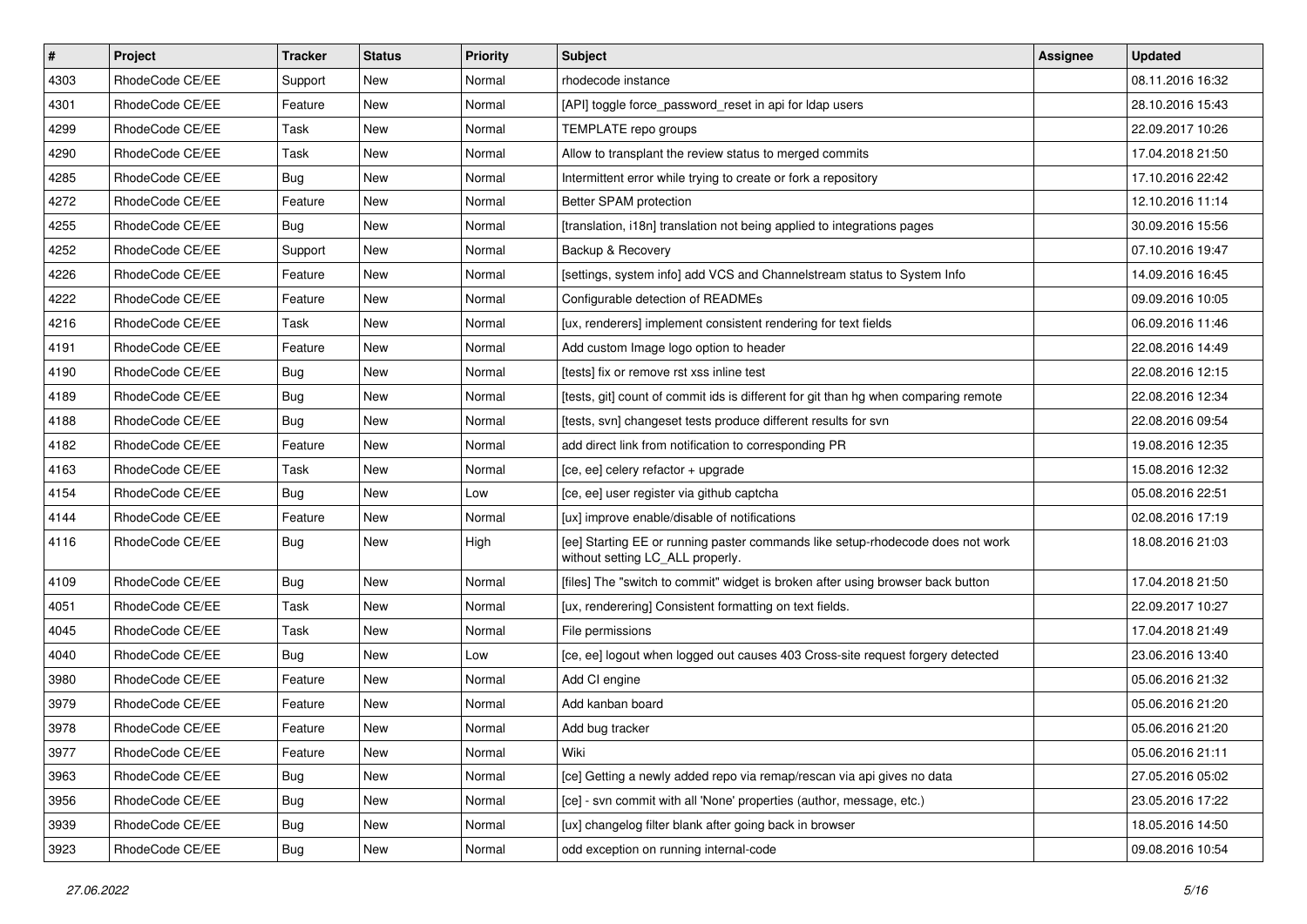| $\vert$ # | Project         | Tracker    | <b>Status</b> | <b>Priority</b> | <b>Subject</b>                                                                            | <b>Assignee</b>              | <b>Updated</b>   |
|-----------|-----------------|------------|---------------|-----------------|-------------------------------------------------------------------------------------------|------------------------------|------------------|
| 3922      | RhodeCode CE/EE | <b>Bug</b> | New           | Normal          | syn backend returns different diff to git/hg backends                                     |                              | 11.05.2016 14:29 |
| 3615      | RhodeCode CE/EE | Bug        | New           | Low             | (OperationalError) too many SQL variables on admin journal page                           |                              | 06.05.2016 11:45 |
| 3486      | RhodeCode CE/EE | Feature    | New           | Normal          | expose origin of permission in perm dict for users                                        |                              | 06.06.2016 10:54 |
| 3484      | RhodeCode CE/EE | Task       | New           | Normal          | oauth: reduce required permissions for 3rd party                                          |                              | 13.04.2016 12:33 |
| 3472      | RhodeCode CE/EE | Feature    | New           | Normal          | Expose unified hooks that can be used in SSH backend                                      |                              | 14.04.2016 17:54 |
| 3460      | RhodeCode CE/EE | Feature    | New           | Normal          | [ux, frontend] hide "show more" button when there is nothing more to show                 |                              | 11.04.2016 13:37 |
| 3455      | RhodeCode CE/EE | Feature    | New           | Normal          | [ux] commit message search should render entire commit message                            |                              | 07.04.2016 17:50 |
| 3441      | RhodeCode CE/EE | Bug        | New           | Normal          | [ux] clicking on line in file view scrolls to that line                                   |                              | 05.04.2016 13:35 |
| 3440      | RhodeCode CE/EE | Feature    | New           | Normal          | [design, ux] mock-up user interface for adding a branch/bookmark                          |                              | 05.04.2016 09:21 |
| 3382      | RhodeCode CE/EE | <b>Bug</b> | New           | Normal          | download superrepo with subrepos                                                          |                              | 25.03.2016 01:30 |
| 3377      | RhodeCode CE/EE | Task       | New           | Normal          | extra fields types extensions                                                             |                              | 24.03.2016 15:23 |
| 3376      | RhodeCode CE/EE | Task       | New           | Normal          | Repo action plugins                                                                       |                              | 24.03.2016 15:21 |
| 3373      | RhodeCode CE/EE | Feature    | New           | Normal          | Allow to create Bookmarks and Branches from UI                                            |                              | 05.04.2016 09:21 |
| 3364      | RhodeCode CE/EE | Support    | New           | High            | Allow Specifying the Commit Message for Pull Request Merges                               |                              | 17.04.2018 21:51 |
| 3362      | RhodeCode CE/EE | Task       | New           | Normal          | auth-plugins, indicate visually that plugin is turned on but NOT enabled                  |                              | 22.03.2016 19:03 |
| 3351      | RhodeCode CE/EE | Bug        | New           | Normal          | Duplicate IP whitelist entry shows error flash                                            |                              | 21.03.2016 15:54 |
| 3334      | RhodeCode CE/EE | <b>Bug</b> | New           | Normal          | Attempt to edit .coveragerc through the online file editor                                |                              | 17.03.2016 13:49 |
| 3332      | RhodeCode CE/EE | Support    | New           | Normal          | LDAP settings page: Add button "test connection"                                          |                              | 17.03.2016 10:23 |
| 3261      | RhodeCode CE/EE | Task       | New           | Normal          | mousetrap.js bump to latest 1.5.X version                                                 |                              | 17.03.2016 12:52 |
| 3260      | RhodeCode CE/EE | Task       | New           | Normal          | api: expose get_repo_node method                                                          |                              | 17.03.2016 12:56 |
| 3250      | RhodeCode CE/EE | <b>Bug</b> | New           | Normal          | Posting a comment message is very slow !                                                  |                              | 17.03.2016 12:57 |
| 3022      | RhodeCode CE/EE | <b>Bug</b> | New           | Normal          | SVN support with repositories groups                                                      |                              | 26.07.2016 18:25 |
| 2944      | RhodeCode CE/EE | Task       | New           | Normal          | Bump gunicorn to 19.4 version                                                             |                              | 17.03.2016 12:58 |
| 2882      | RhodeCode CE/EE | Feature    | New           | Normal          | Bulk comment submit                                                                       |                              | 17.03.2016 17:50 |
| 2844      | RhodeCode CE/EE | Task       | New           | Normal          | Update Bcrypt to a maintained version                                                     |                              | 17.02.2018 20:37 |
| 1457      | RhodeCode CE/EE | Feature    | New           | Normal          | add allow permissions inheritance on repo groups                                          |                              | 22.09.2017 10:27 |
| 148       | RhodeCode CE/EE | Feature    | New           | Normal          | [comments] Add per file and multiline comments in a changeset                             |                              | 25.05.2016 10:20 |
| 5553      | RhodeCode CE/EE | Bug        | New           | Normal          | Exceptions Tracker - Exception ID: 140095575901360 after upgrade to the lastes<br>version | Thierry<br>Wynsdau           | 10.07.2019 10:33 |
| 5548      | RhodeCode CE/EE | Feature    | New           | Normal          | Initial Search API                                                                        | Peter Colledge               | 07.07.2019 22:21 |
| 4234      | RhodeCode CE/EE | Task       | New           | Normal          | prepare and test RhodeCode VM image for AWS                                               | Marcin Lulek                 | 11.07.2017 13:32 |
| 5653      | RhodeCode CE/EE | Feature    | New           | Normal          | Extend SSH clone to support cloning by repo id.                                           | Marcin<br>Kuzminski<br>[CTO] | 17.02.2021 12:58 |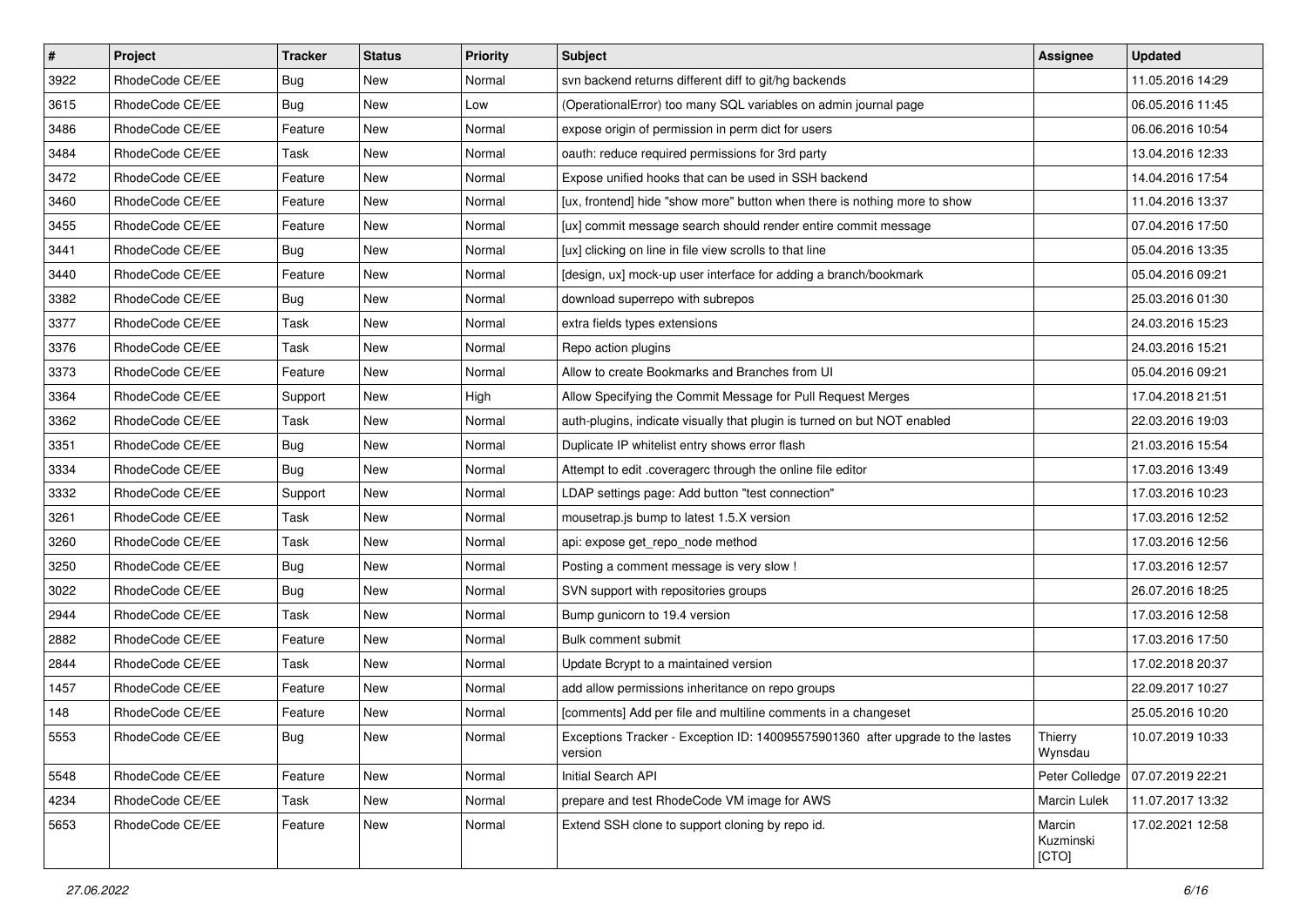| #    | Project           | <b>Tracker</b> | <b>Status</b> | <b>Priority</b> | <b>Subject</b>                                                                                | Assignee                     | <b>Updated</b>   |
|------|-------------------|----------------|---------------|-----------------|-----------------------------------------------------------------------------------------------|------------------------------|------------------|
| 5441 | RhodeCode CE/EE   | Feature        | New           | Low             | Some files not parsed as XML files                                                            | Marcin<br>Kuzminski<br>[CTO] | 12.06.2018 12:23 |
| 5382 | RhodeCode CE/EE   | Feature        | <b>New</b>    | Normal          | Support for repository aliases                                                                | Marcin<br>Kuzminski<br>[CTO] | 04.09.2017 15:17 |
| 5257 | RhodeCode CE/EE   | Bug            | <b>New</b>    | Normal          | Git repository with big binary file provokes error and strange behavior/memory leak<br>of RH. | Marcin<br>Kuzminski<br>[CTO] | 23.03.2017 22:02 |
| 4213 | RhodeCode CE/EE   | Feature        | <b>New</b>    | High            | Embed PostgreSQL database                                                                     | Marcin<br>Kuzminski<br>[CTO] | 03.09.2016 23:45 |
| 4000 | RhodeCode CE/EE   | Feature        | <b>New</b>    | Normal          | Make compare more functional                                                                  | Marcin<br>Kuzminski<br>[CTO] | 18.11.2017 19:11 |
| 3483 | RhodeCode CE/EE   | Bug            | <b>New</b>    | Normal          | oauth: disable 3rd party registration if RhodeCode registration is disabled                   | Marcin<br>Kuzminski<br>[CTO] | 13.04.2016 12:13 |
| 4289 | RhodeCode CE/EE   | Task           | <b>New</b>    | Low             | [ce, ee] clean up pygments lexer functions + handling                                         | Daniel D                     | 21.10.2016 14:44 |
| 4256 | RhodeCode CE/EE   | <b>Bug</b>     | New           | Normal          | [ce, ee, ux] Source code highlight colors conflict with red/green inserted/deleted<br>blocks  | Daniel D                     | 03.10.2016 05:00 |
| 4246 | RhodeCode CE/EE   | Task           | <b>New</b>    | Normal          | [ce, ee, vcs, git] add tests for annotated git tags                                           | Daniel D                     | 13.02.2018 18:03 |
| 4232 | RhodeCode CE/EE   | Feature        | New           | Normal          | [ce, ee, pr, compare] redo diffs, support side by side diffs, html diffs                      | Daniel D                     | 25.10.2016 15:40 |
| 4208 | RhodeCode CE/EE   | Bug            | <b>New</b>    | Normal          | [ce, ee] test errors get hidden by error page                                                 | Daniel D                     | 14.09.2016 12:00 |
| 4197 | RhodeCode CE/EE   | Task           | New           | Normal          | [ce, ee] get list of users with their permissions to a repository                             | Daniel D                     | 22.09.2017 10:30 |
| 4179 | RhodeCode CE/EE   | Task           | New           | Normal          | [ce, ee] refine perms summary list                                                            | Daniel D                     | 14.09.2016 12:09 |
| 4157 | RhodeCode CE/EE   | Feature        | <b>New</b>    | Normal          | [integrations] Integrate with industry standard SW development tools                          | Daniel D                     | 08.08.2016 12:55 |
| 4147 | RhodeCode CE/EE   | Task           | New           | Normal          | [ce, ee, docs] Events documentation                                                           | Daniel D                     | 15.08.2016 12:33 |
| 4120 | RhodeCode CE/EE   | Task           | <b>New</b>    | Normal          | [ce] replace get_repo_nodes api                                                               | Daniel D                     | 17.04.2018 21:49 |
| 5270 | RhodeCode CE/EE   | Task           | New           | Normal          | Comments updates                                                                              | Bartłomiej<br>Wołyńczyk      | 17.04.2018 21:51 |
| 4074 | RhodeCode CE/EE   | Feature        | <b>New</b>    | Normal          | Edit review comment                                                                           | Bartłomiej<br>Wołyńczyk      | 17.04.2018 21:51 |
| 5582 | RhodeCode Control | Feature        | New           | Normal          | Add the version number of a PR in the HTTP API                                                |                              | 15.01.2020 10:45 |
| 5535 | RhodeCode Control | <b>Bug</b>     | <b>New</b>    | Normal          | improper rollback on upgrade failure                                                          |                              | 09.02.2019 21:12 |
| 5534 | RhodeCode Control | Feature        | New           | Normal          | extract/preload subcommand                                                                    |                              | 14.02.2019 14:45 |
| 5501 | RhodeCode Control | Bug            | New           | Normal          | rccontrol throwing rccontrol.lib.exceptions.SupervisorFailedToStart                           |                              | 19.05.2022 19:32 |
| 5531 | RhodeCode Tools   | Bug            | New           | Normal          | rhodecode-index: default cli opts overwrite given mapping file                                |                              | 17.07.2020 17:36 |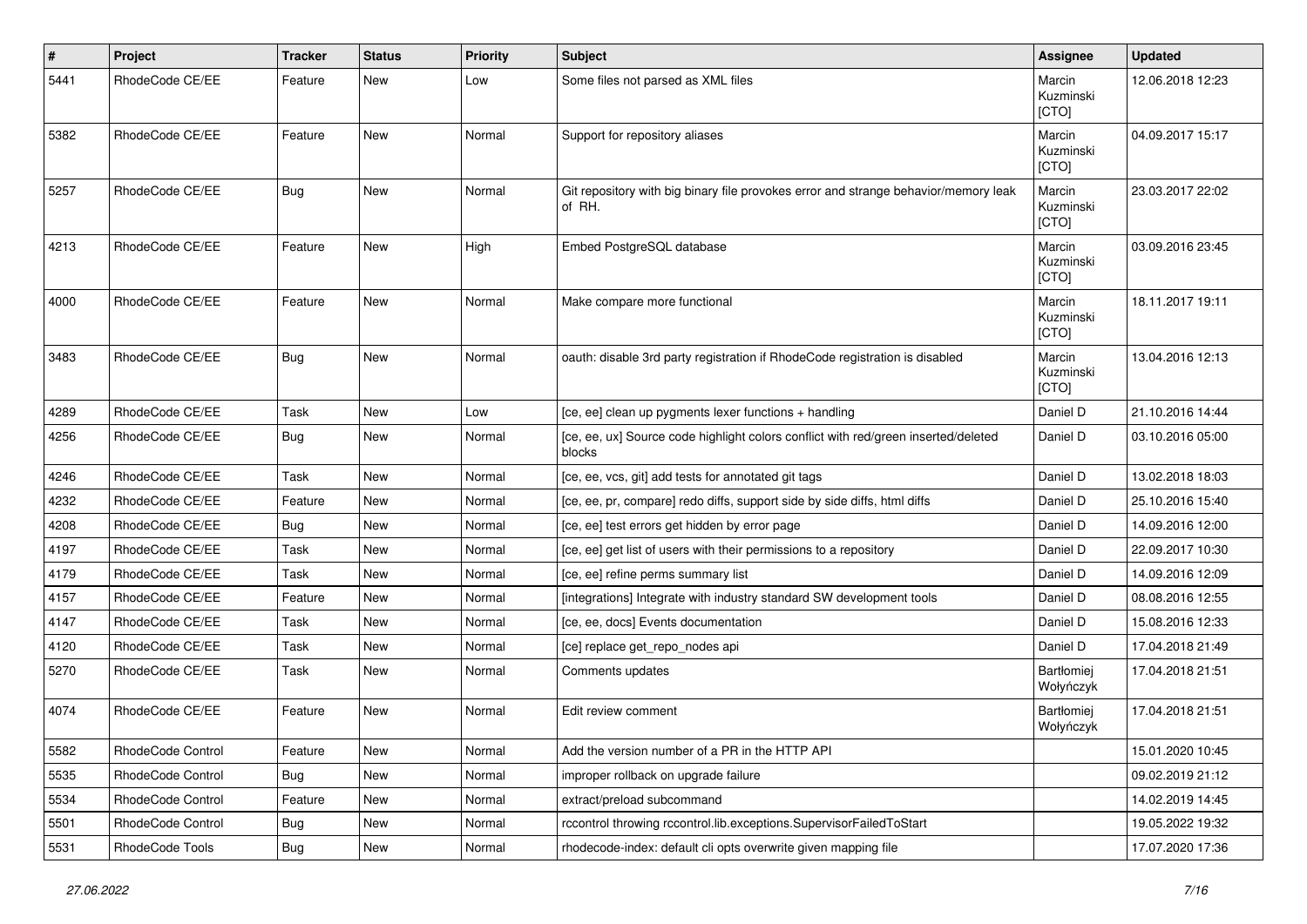| $\sharp$ | Project              | <b>Tracker</b> | <b>Status</b> | Priority | <b>Subject</b>                                                                                                                       | <b>Assignee</b>              | <b>Updated</b>   |
|----------|----------------------|----------------|---------------|----------|--------------------------------------------------------------------------------------------------------------------------------------|------------------------------|------------------|
| 5450     | RhodeCode Tools      | Bug            | New           | Normal   | rhodecode-api get license info no longer works                                                                                       |                              | 17.07.2018 15:01 |
| 3333     | RhodeCode Tools      | Task           | New           | Normal   | Create rhodecode-tools backup command for backup of RhodeCode Enterprise                                                             |                              | 17.03.2016 12:43 |
| 5399     | RhodeCode CE/EE      | Bug            | In Progress   | High     | Issues with Git LFS integration                                                                                                      |                              | 07.07.2019 22:21 |
| 5316     | RhodeCode CE/EE      | Feature        | In Progress   | Normal   | UI should provide checkout URL for a SVN path                                                                                        |                              | 06.11.2017 21:59 |
| 3967     | RhodeCode CE/EE      | Support        | In Progress   | Normal   | Server 500 error                                                                                                                     |                              | 11.08.2016 13:39 |
| 3504     | RhodeCode CE/EE      | Task           | In Progress   | Normal   | [routing] Move static assets under a common prefix                                                                                   |                              | 19.07.2016 12:27 |
| 3372     | RhodeCode CE/EE      | Bug            | In Progress   | High     | [Idap, groups] Customer gets an empty list of groups                                                                                 | Mikhail<br>Chernykh          | 08.06.2016 11:32 |
| 4193     | RhodeCode CE/EE      | Feature        | In Progress   | Normal   | Improve Filter Functionality in the Change Log                                                                                       | Marcin<br>Kuzminski<br>[CTO] | 22.09.2017 10:25 |
| 4035     | RhodeCode CE/EE      | Bug            | In Progress   | Normal   | failed to create whoosh index                                                                                                        | Marcin<br>Kuzminski<br>[CTO] | 06.07.2016 00:04 |
| 4110     | RhodeCode CE/EE      | <b>Bug</b>     | In Progress   | Normal   | [ce, ee] repos can be named _admin, _static                                                                                          | Daniel D                     | 20.07.2016 19:51 |
| 5533     | RhodeCode Control    | Feature        | In Progress   | Normal   | Support busybox tar                                                                                                                  |                              | 09.02.2019 22:09 |
| 5423     | Documentation        | Support        | Resolved      | Normal   | API-Documentation for Method "create_repo_group" faulty                                                                              |                              | 22.01.2018 16:23 |
| 5408     | Documentation        | Task           | Resolved      | Low      | Upate nginx documentation for non standard SSL port                                                                                  |                              | 12.07.2018 23:21 |
| 5153     | Documentation        | Bug            | Resolved      | Normal   | Documentation: /tmp permissions                                                                                                      |                              | 04.01.2017 13:02 |
| 3991     | RhodeCode Appenlight | Bug            | Resolved      | Normal   | report logs need upper margin                                                                                                        |                              | 21.06.2016 18:55 |
| 3989     | RhodeCode Appenlight | <b>Bug</b>     | Resolved      | Normal   | even up report spacing                                                                                                               |                              | 21.06.2016 18:55 |
| 5669     | RhodeCode CE/EE      | Bug            | Resolved      | Normal   | Mercurial commit messages doesn't show cyrillic symbols                                                                              |                              | 01.10.2021 10:39 |
| 5656     | RhodeCode CE/EE      | <b>Bug</b>     | Resolved      | Normal   | Error for branch permission page                                                                                                     |                              | 30.04.2021 08:53 |
| 5655     | RhodeCode CE/EE      | Bug            | Resolved      | Normal   | New public gist's id is always auto generated                                                                                        |                              | 01.07.2021 12:06 |
| 5652     | RhodeCode CE/EE      | Bug            | Resolved      | Normal   | Pull Requests: when title and descriptions contains character [] {} and () index out of<br>bound when attempting to comment/approve. |                              | 30.04.2021 08:53 |
| 5651     | RhodeCode CE/EE      | Bug            | Resolved      | Normal   | Pull requests can get stuck if the diff is too large (it was created by mistake but we<br>can't open it to delete it)                |                              | 30.04.2021 08:53 |
| 5643     | RhodeCode CE/EE      | Feature        | Resolved      | Low      | jump to bottom of review                                                                                                             |                              | 30.04.2021 08:53 |
| 5642     | RhodeCode CE/EE      | Feature        | Resolved      | Normal   | pull request version column in commit list                                                                                           |                              | 30.04.2021 08:53 |
| 5636     | RhodeCode CE/EE      | <b>Bug</b>     | Resolved      | High     | Remap and Rescan 500 Internal Server Error                                                                                           |                              | 30.04.2021 08:53 |
| 5635     | RhodeCode CE/EE      | Feature        | Resolved      | Normal   | Remember column sorted by of the "Pull Requests You Participate In" table                                                            |                              | 30.11.2020 22:30 |
| 5634     | RhodeCode CE/EE      | <b>Bug</b>     | Resolved      | Normal   | Quick Search Toolbar bugs out if pull request contains unicode double quote<br>character "                                           |                              | 12.10.2020 23:13 |
| 5633     | RhodeCode CE/EE      | <b>Bug</b>     | Resolved      | Normal   | Moderately large pull requests fail because inefficient use of reviewer_data_json<br>column in pull_requests table                   |                              | 12.10.2020 23:13 |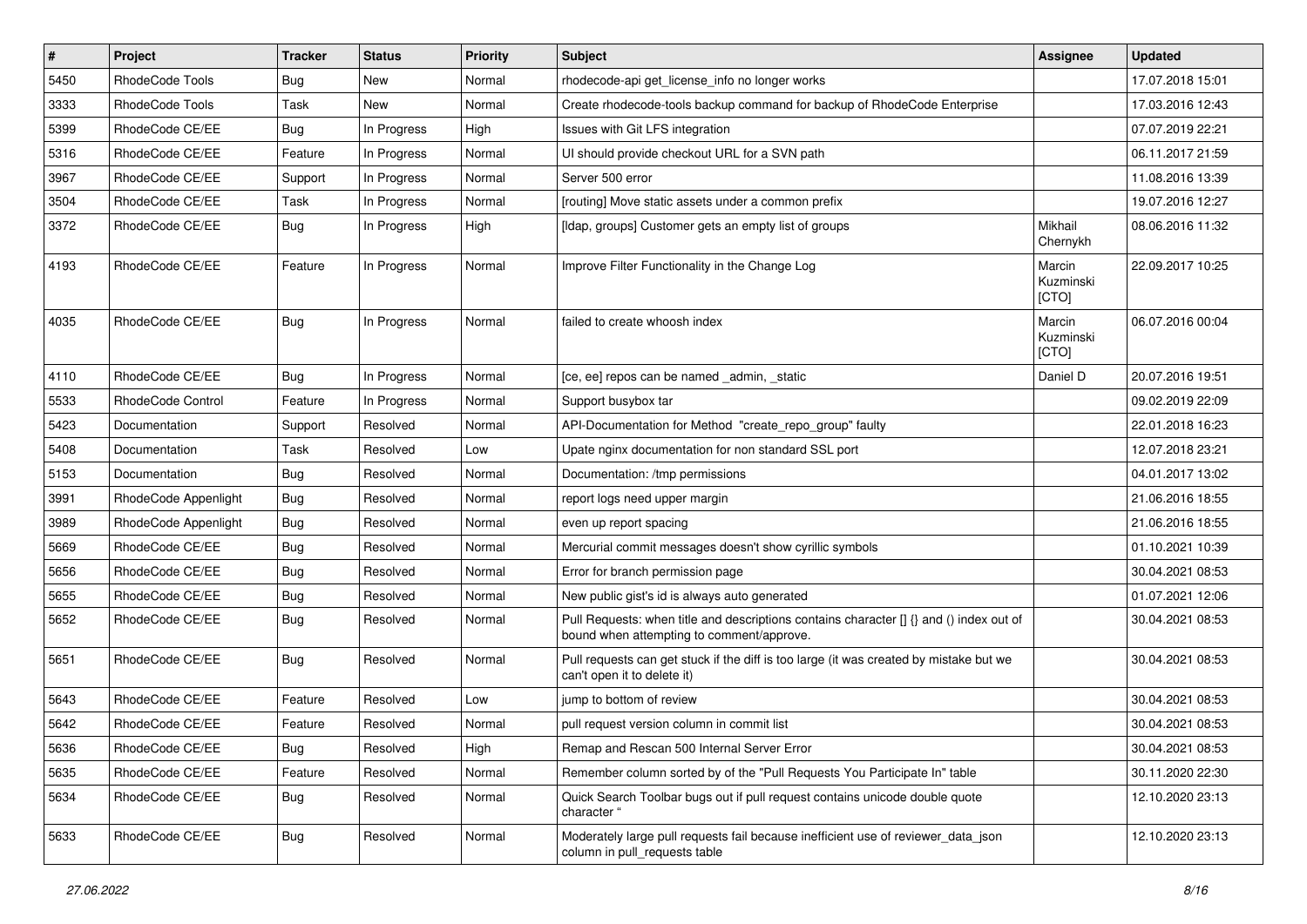| $\vert$ # | Project         | <b>Tracker</b> | <b>Status</b> | <b>Priority</b> | Subject                                                                                                                           | <b>Assignee</b> | <b>Updated</b>   |
|-----------|-----------------|----------------|---------------|-----------------|-----------------------------------------------------------------------------------------------------------------------------------|-----------------|------------------|
| 5623      | RhodeCode CE/EE | <b>Bug</b>     | Resolved      | Normal          | Credentials for remote repository URL leaking in Repository Header                                                                |                 | 22.07.2020 00:47 |
| 5622      | RhodeCode CE/EE | Bug            | Resolved      | High            | Upgrade from 4.18.3 to 4.19.3 broke all PRs                                                                                       |                 | 28.07.2020 16:44 |
| 5621      | RhodeCode CE/EE | <b>Bug</b>     | Resolved      | Urgent          | LDAP + User Groups authentication plugin not working after upgrade to 4.19.x                                                      |                 | 15.06.2020 17:56 |
| 5620      | RhodeCode CE/EE | <b>Bug</b>     | Resolved      | Normal          | Regression of mail rendering in Thunderbird                                                                                       |                 | 15.06.2020 16:45 |
| 5619      | RhodeCode CE/EE | <b>Bug</b>     | Resolved      | Normal          | Setting Landing Commit to SVN Trunk results in Files tab hitting a 404                                                            |                 | 04.06.2020 23:51 |
| 5614      | RhodeCode CE/EE | Feature        | Resolved      | Normal          | Show context function name in hg diffs                                                                                            |                 | 23.04.2020 13:43 |
| 5611      | RhodeCode CE/EE | Feature        | Resolved      | Normal          | Add information "is the pull request up to date?" in the PR page                                                                  |                 | 03.10.2021 23:24 |
| 5609      | RhodeCode CE/EE | Support        | Resolved      | Normal          | Change git diff algorithm                                                                                                         |                 | 31.03.2020 22:08 |
| 5605      | RhodeCode CE/EE | Bug            | Resolved      | Normal          | Cannot set subversion compatibility to 1.10                                                                                       |                 | 30.03.2020 17:27 |
| 5603      | RhodeCode CE/EE | Feature        | Resolved      | Normal          | Code search - highlight matching search terms                                                                                     |                 | 30.03.2020 11:16 |
| 5601      | RhodeCode CE/EE | Feature        | Resolved      | Normal          | Default navigation should be by branch name not commit id                                                                         |                 | 04.06.2020 23:51 |
| 5596      | RhodeCode CE/EE | <b>Bug</b>     | Resolved      | Normal          | Pull Request duplicated after description edit                                                                                    |                 | 14.04.2020 13:28 |
| 5594      | RhodeCode CE/EE | <b>Bug</b>     | Resolved      | Normal          | Credentials in Repository Settings for Pull requests are exposed                                                                  |                 | 28.05.2020 20:25 |
| 5585      | RhodeCode CE/EE | Feature        | Resolved      | Normal          | Minimize downtime on rccontrol upgrade                                                                                            |                 | 27.03.2020 09:45 |
| 5583      | RhodeCode CE/EE | Feature        | Resolved      | Normal          | rcextensions hook for pull request comment                                                                                        |                 | 23.04.2020 13:42 |
| 5575      | RhodeCode CE/EE | Bug            | Resolved      | Low             | Filtering username containing '-' does not work in Admin audit log panel                                                          |                 | 20.01.2020 10:04 |
| 5574      | RhodeCode CE/EE | Feature        | Resolved      | Normal          | hg: Information for external hooks                                                                                                |                 | 30.07.2020 15:40 |
| 5573      | RhodeCode CE/EE | <b>Bug</b>     | Resolved      | Normal          | Wrong notification Base Url for Email-Integrations                                                                                |                 | 16.01.2020 08:53 |
| 5571      | RhodeCode CE/EE | <b>Bug</b>     | Resolved      | Normal          | redmine does not work with firefox any more                                                                                       |                 | 25.10.2019 12:38 |
| 5569      | RhodeCode CE/EE | <b>Bug</b>     | Resolved      | Normal          | SshWrapper error                                                                                                                  |                 | 21.01.2020 02:02 |
| 5567      | RhodeCode CE/EE | <b>Bug</b>     | Resolved      | High            | Error after PR was updated                                                                                                        |                 | 20.01.2020 10:04 |
| 5561      | RhodeCode CE/EE | <b>Bug</b>     | Resolved      | Normal          | PR diff doesn't update when target changes                                                                                        |                 | 21.05.2020 11:53 |
| 5560      | RhodeCode CE/EE | Bug            | Resolved      | High            | Check all permission API function to flush caches for auth_perms                                                                  |                 | 08.06.2021 23:56 |
| 5558      | RhodeCode CE/EE | <b>Bug</b>     | Resolved      | Low             | Commit compare window covers text                                                                                                 |                 | 08.07.2019 18:12 |
| 5557      | RhodeCode CE/EE | <b>Bug</b>     | Resolved      | Normal          | Consider removing slashes from the RSS feed names                                                                                 |                 | 31.10.2019 19:54 |
| 5555      | RhodeCode CE/EE | <b>Bug</b>     | Resolved      | Normal          | Making Repository Public does not update the Default User Permissions                                                             |                 | 28.05.2020 20:26 |
| 5554      | RhodeCode CE/EE | Support        | Resolved      | Normal          | How to increase number of commits shown in pagination on dashboard and<br>changelog                                               |                 | 21.01.2020 02:08 |
| 5546      | RhodeCode CE/EE | Support        | Resolved      | Normal          | experiments with mercurial 4.9                                                                                                    |                 | 26.03.2019 09:23 |
| 5544      | RhodeCode CE/EE | Support        | Resolved      | Normal          | Use of authentication token with LDAP account results in account lockout when max<br>bad password attempts are configured in LDAP |                 | 27.02.2019 10:09 |
| 5537      | RhodeCode CE/EE | Task           | Resolved      | Normal          | Add owner to create_pull_request API                                                                                              |                 | 28.02.2019 13:52 |
| 5536      | RhodeCode CE/EE | Feature        | Resolved      | Low             | Ability to disable server-side SSH key generation                                                                                 |                 | 28.02.2019 13:52 |
| 5530      | RhodeCode CE/EE | Bug            | Resolved      | Normal          | Email integration has incorrect url                                                                                               |                 | 09.02.2019 10:33 |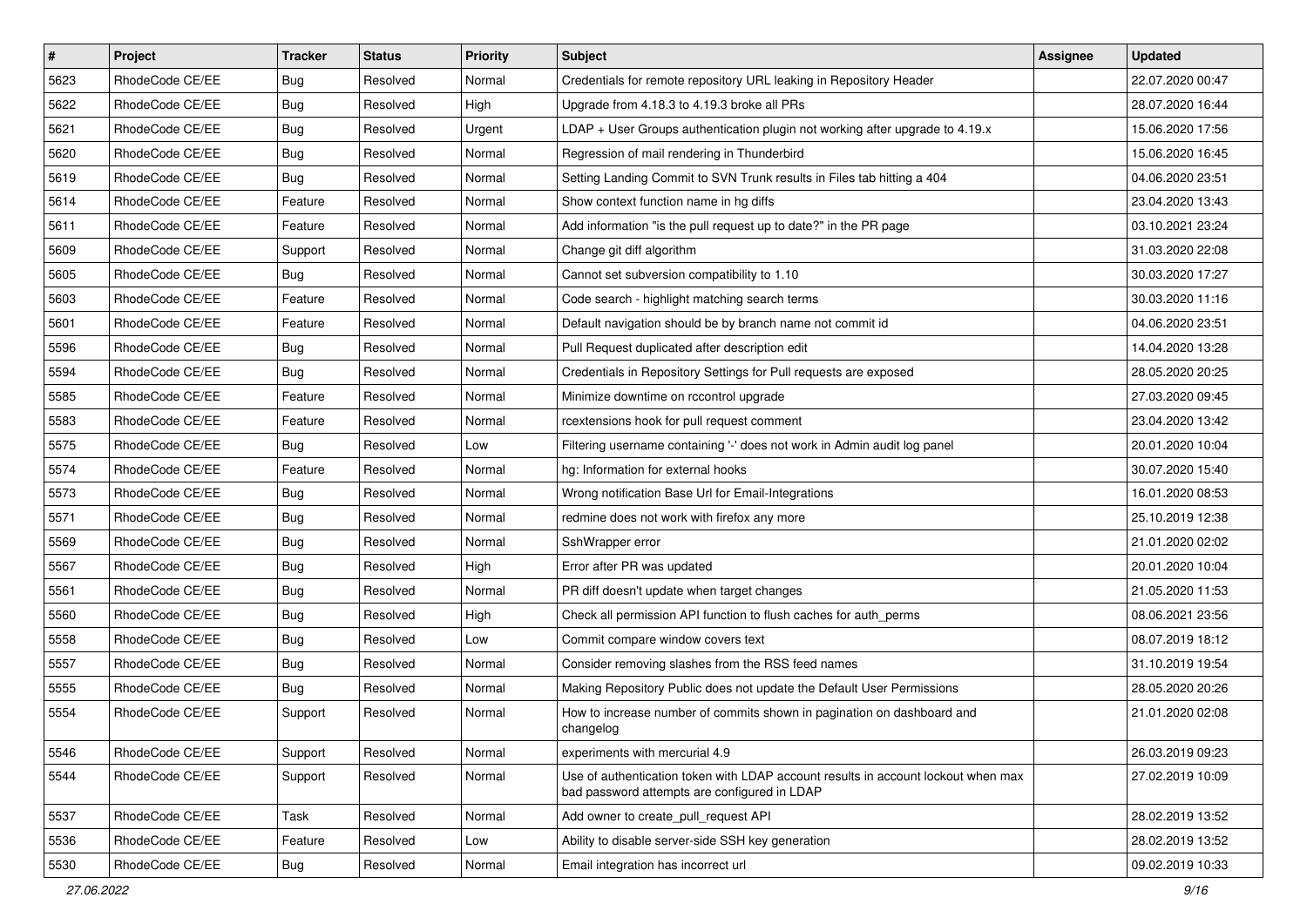| $\vert$ # | Project         | <b>Tracker</b> | <b>Status</b> | <b>Priority</b> | <b>Subject</b>                                                                          | <b>Assignee</b> | <b>Updated</b>   |
|-----------|-----------------|----------------|---------------|-----------------|-----------------------------------------------------------------------------------------|-----------------|------------------|
| 5528      | RhodeCode CE/EE | <b>Bug</b>     | Resolved      | High            | Empty Unicode file causes the PR to return HTTP 500                                     |                 | 28.02.2019 13:52 |
| 5522      | RhodeCode CE/EE | Bug            | Resolved      | Low             | vcsserver fails when url contains extra "/"                                             |                 | 28.02.2019 13:52 |
| 5521      | RhodeCode CE/EE | Bug            | Resolved      | Normal          | Proxing SVN http requests does not work when using prefix for rhodecode.                |                 | 28.02.2019 13:52 |
| 5520      | RhodeCode CE/EE | Feature        | Resolved      | Normal          | Show the head commits shas when the merge is prevented due to multiple heads            |                 | 28.02.2019 13:52 |
| 5518      | RhodeCode CE/EE | <b>Bug</b>     | Resolved      | Normal          | Zero-sized files in /rhodecode/config/rcextensions/examples                             |                 | 21.01.2020 02:18 |
| 5517      | RhodeCode CE/EE | <b>Bug</b>     | Resolved      | Urgent          | Problem with upgrading to Community-4.15                                                |                 | 11.12.2018 06:32 |
| 5515      | RhodeCode CE/EE | Bug            | Resolved      | Normal          | PR default reviewer is incorrect                                                        |                 | 28.02.2019 13:52 |
| 5513      | RhodeCode CE/EE | Bug            | Resolved      | High            | Gist: GitHub flavoured markdown gist creation fails                                     |                 | 07.07.2019 22:21 |
| 5507      | RhodeCode CE/EE | <b>Bug</b>     | Resolved      | Normal          | Markdown rendering needs improvement                                                    |                 | 15.08.2019 15:40 |
| 5505      | RhodeCode CE/EE | Bug            | Resolved      | Normal          | Notification emails from RhodeCode is garbled in Outlook 2016 web client                |                 | 07.12.2018 09:49 |
| 5502      | RhodeCode CE/EE | <b>Bug</b>     | Resolved      | High            | 500 error when using multiple custom branch permissions                                 |                 | 07.12.2018 09:49 |
| 5490      | RhodeCode CE/EE | <b>Bug</b>     | Resolved      | Normal          | Changes to repo group permissions via API are not audit logged                          |                 | 28.02.2019 13:52 |
| 5489      | RhodeCode CE/EE | Bug            | Resolved      | High            | grant_user_permission_to_repo_group API call fails to set permissions on child<br>repos |                 | 11.07.2018 09:57 |
| 5482      | RhodeCode CE/EE | Bug            | Resolved      | Normal          | Changing a repo's 'Remote pull uri' in its Settings fails with 'No repo type specified' |                 | 31.10.2018 08:37 |
| 5469      | RhodeCode CE/EE | Feature        | Resolved      | Normal          | elastisearch > 2.x not supported?                                                       |                 | 21.01.2020 02:19 |
| 5461      | RhodeCode CE/EE | Bug            | Resolved      | Normal          | Changes to user group permissions via API are not audit logged                          |                 | 30.08.2018 09:47 |
| 5457      | RhodeCode CE/EE | Bug            | Resolved      | Normal          | Internal server error on full-text search settings page with Elasticsearch              |                 | 16.04.2018 09:08 |
| 5444      | RhodeCode CE/EE | <b>Bug</b>     | Resolved      | Normal          | Error while creating a pull request on a Mercurial repository                           |                 | 17.04.2018 22:29 |
| 5436      | RhodeCode CE/EE | Bug            | Resolved      | High            | Unable To Open Pull Request in 4.11.2                                                   |                 | 14.02.2018 11:14 |
| 5434      | RhodeCode CE/EE | Bug            | Resolved      | Immediate       | Locale problem                                                                          |                 | 01.10.2021 09:51 |
| 5433      | RhodeCode CE/EE | Bug            | Resolved      | High            | RhodeCode Community 4.11 doesn't handle HG largefiles extension                         |                 | 01.02.2018 20:08 |
| 5412      | RhodeCode CE/EE | Bug            | Resolved      | Normal          | Webhook for "pullrequest commented" event returns incomplete data                       |                 | 27.02.2018 18:00 |
| 5396      | RhodeCode CE/EE | Feature        | Resolved      | Normal          | Merge state with shadow repo should be created during pull request                      |                 | 12.10.2017 21:57 |
| 5395      | RhodeCode CE/EE | Support        | Resolved      | Normal          | Svn protocols and performance                                                           |                 | 04.04.2019 18:08 |
| 5391      | RhodeCode CE/EE | Task           | Resolved      | High            | Secure Email change                                                                     |                 | 17.04.2018 21:50 |
| 5381      | RhodeCode CE/EE | <b>Bug</b>     | Resolved      | Normal          | Email integration changeset links invalid                                               |                 | 06.09.2017 12:29 |
| 5380      | RhodeCode CE/EE | <b>Bug</b>     | Resolved      | Normal          | repo commits pageintion error                                                           |                 | 06.09.2017 19:16 |
| 5379      | RhodeCode CE/EE | Bug            | Resolved      | Normal          | Journal RSS feed errors                                                                 |                 | 01.09.2017 16:40 |
| 5376      | RhodeCode CE/EE | Bug            | Resolved      | Normal          | error: pretxnchangegroup.acl hook failed: acl: user "" denied on branch "default"       |                 | 16.08.2017 19:45 |
| 5375      | RhodeCode CE/EE | Support        | Resolved      | Normal          | How do I configure "Go to" to just search repository names?                             |                 | 16.08.2017 18:00 |
| 5343      | RhodeCode CE/EE | Task           | Resolved      | Normal          | SSH key management and SSH support                                                      |                 | 18.08.2017 23:50 |
| 5337      | RhodeCode CE/EE | <b>Bug</b>     | Resolved      | Normal          | Possible memory leak after few Git Pull Requests                                        |                 | 08.08.2017 13:08 |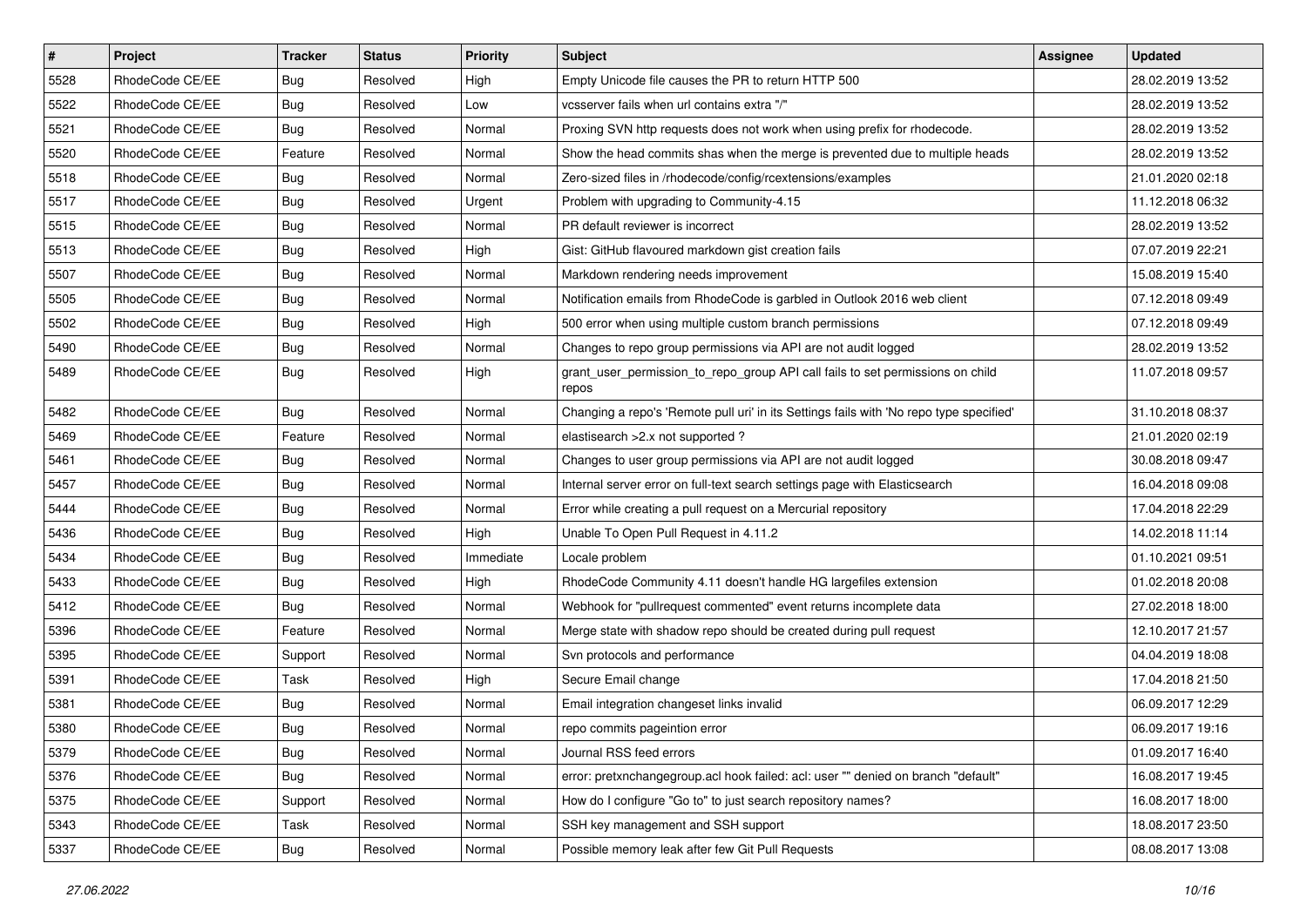| $\pmb{\#}$ | Project         | <b>Tracker</b> | <b>Status</b> | <b>Priority</b> | <b>Subject</b>                                                                           | Assignee | <b>Updated</b>   |
|------------|-----------------|----------------|---------------|-----------------|------------------------------------------------------------------------------------------|----------|------------------|
| 5321       | RhodeCode CE/EE | Feature        | Resolved      | Normal          | Audit logs                                                                               |          | 21.06.2017 12:49 |
| 5304       | RhodeCode CE/EE | Bug            | Resolved      | Normal          | Email template not correct                                                               |          | 31.10.2018 08:36 |
| 5297       | RhodeCode CE/EE | Bug            | Resolved      | Normal          | Locale fails on a SuSE system                                                            |          | 31.10.2018 08:36 |
| 5277       | RhodeCode CE/EE | <b>Bug</b>     | Resolved      | Normal          | table id=user list table - Ajax error                                                    |          | 13.04.2017 01:04 |
| 5272       | RhodeCode CE/EE | Feature        | Resolved      | Normal          | Pull Request checklist                                                                   |          | 21.01.2020 02:09 |
| 5266       | RhodeCode CE/EE | Bug            | Resolved      | Normal          | Validate if changes in target branches get's propagated on Pull request updates          |          | 05.04.2017 18:10 |
| 5265       | RhodeCode CE/EE | Task           | Resolved      | Normal          | Enable phases support                                                                    |          | 11.05.2017 11:10 |
| 5259       | RhodeCode CE/EE | Bug            | Resolved      | Normal          | user-journal storage changes                                                             |          | 12.04.2017 00:04 |
| 5235       | RhodeCode CE/EE | Task           | Resolved      | Normal          | relative image support                                                                   |          | 10.03.2017 23:37 |
| 5229       | RhodeCode CE/EE | Task           | Resolved      | Normal          | add support for https://clipboardjs.com/                                                 |          | 21.01.2020 02:19 |
| 5225       | RhodeCode CE/EE | Task           | Resolved      | Normal          | add tag of author/contribitor to comments                                                |          | 11.05.2017 11:10 |
| 5221       | RhodeCode CE/EE | Task           | Resolved      | Normal          | Missing comment type in emails                                                           |          | 19.02.2017 21:46 |
| 5213       | RhodeCode CE/EE | <b>Bug</b>     | Resolved      | Normal          | Fixing Apache Proxy timeout issues                                                       |          | 14.02.2017 09:44 |
| 5210       | RhodeCode CE/EE | <b>Bug</b>     | Resolved      | Normal          | webook problems                                                                          |          | 13.02.2017 19:43 |
| 5207       | RhodeCode CE/EE | Task           | Resolved      | Low             | Release 4.6.1                                                                            |          | 13.02.2017 18:04 |
| 5203       | RhodeCode CE/EE | Task           | Resolved      | Normal          | optimise large repos speed                                                               |          | 08.09.2017 16:10 |
| 5202       | RhodeCode CE/EE | Task           | Resolved      | Normal          | run git gc and git repack on GIT repos when we have a scheduler via celery in<br>pyramid |          | 04.12.2017 20:49 |
| 5201       | RhodeCode CE/EE | Task           | Resolved      | Normal          | API: implement describe-methods                                                          |          | 13.02.2017 15:57 |
| 5198       | RhodeCode CE/EE | Task           | Resolved      | Normal          | remove pyro4 from enterprise                                                             |          | 07.02.2017 19:28 |
| 5187       | RhodeCode CE/EE | Feature        | Resolved      | Normal          | changelog dynamic loading of commits                                                     |          | 12.06.2018 12:31 |
| 5184       | RhodeCode CE/EE | Task           | Resolved      | Normal          | bump pyramid to 1.7.X                                                                    |          | 06.02.2017 21:50 |
| 5164       | RhodeCode CE/EE | Bug            | Resolved      | Normal          | non-web calls are leaking session objects                                                |          | 13.01.2017 01:30 |
| 4678       | RhodeCode CE/EE | Task           | Resolved      | Normal          | Release 4.5.2                                                                            |          | 19.12.2016 17:32 |
| 4677       | RhodeCode CE/EE | Support        | Resolved      | High            | API get_repo_refs not working?                                                           |          | 19.12.2016 11:46 |
| 4676       | RhodeCode CE/EE | Bug            | Resolved      | Normal          | Some admin passwords can make installation fail                                          |          | 16.12.2016 16:16 |
| 4675       | RhodeCode CE/EE | <b>Bug</b>     | Resolved      | Normal          | Disk free inodes are displayed incorrectly                                               |          | 13.12.2016 22:41 |
| 4666       | RhodeCode CE/EE | Task           | Resolved      | Normal          | Bump git and mercurial to latest versions                                                |          | 02.12.2016 19:01 |
| 4306       | RhodeCode CE/EE | <b>Bug</b>     | Resolved      | Normal          | Issue to push file with character # on a SVN                                             |          | 03.04.2017 16:44 |
| 4305       | RhodeCode CE/EE | Task           | Resolved      | Normal          | Meta-tagging could be excluded from limit                                                |          | 09.11.2016 19:27 |
| 4304       | RhodeCode CE/EE | <b>Bug</b>     | Resolved      | High            | Search: Internal Server Error                                                            |          | 26.11.2016 16:26 |
| 4283       | RhodeCode CE/EE | Task           | Resolved      | Normal          | bump whoosh to 2.7.4 release                                                             |          | 13.12.2016 21:08 |
| 4274       | RhodeCode CE/EE | Bug            | Resolved      | Normal          | 500 error when push big objects                                                          |          | 13.02.2017 19:53 |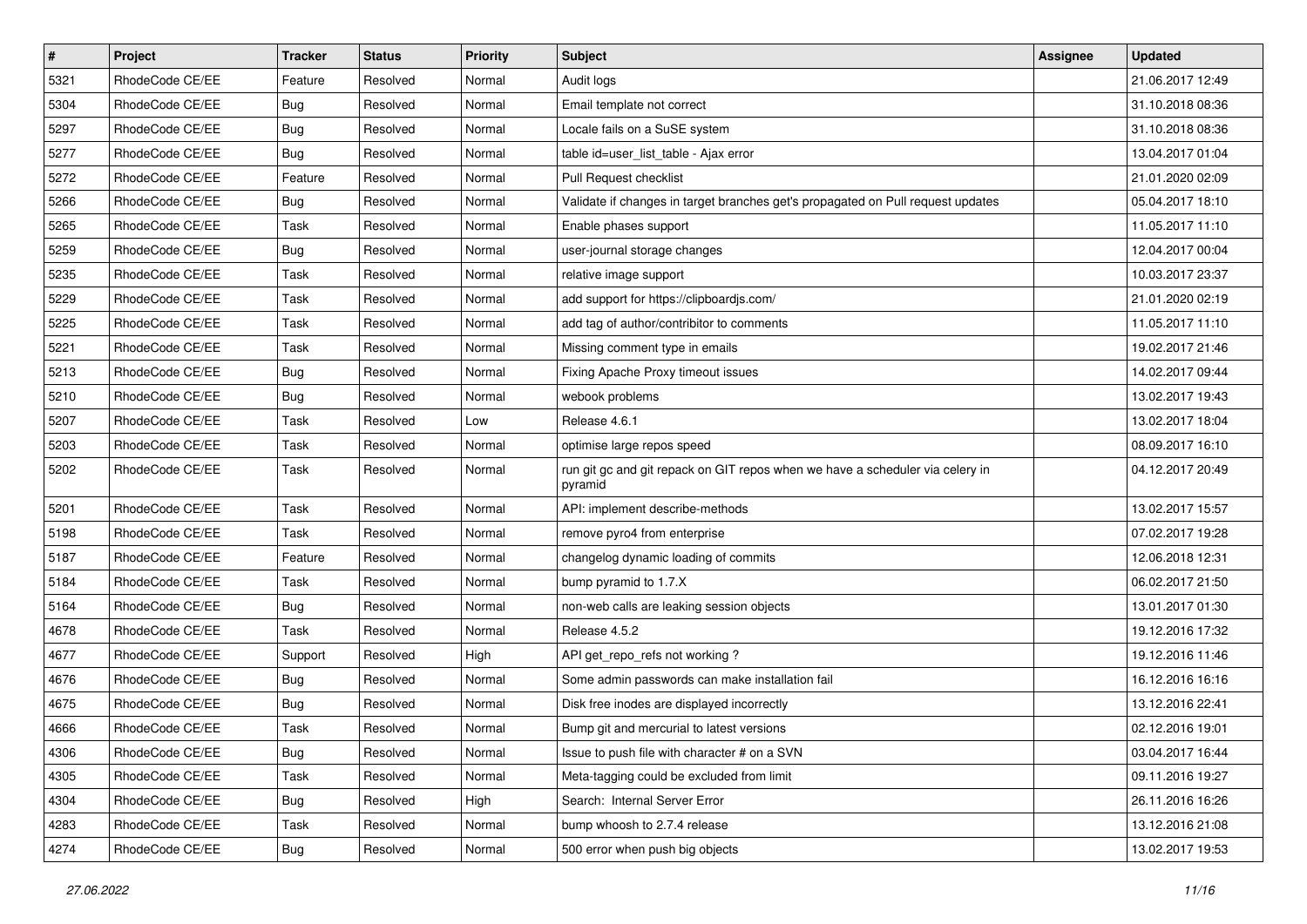| $\pmb{\#}$ | <b>Project</b>  | <b>Tracker</b> | <b>Status</b> | <b>Priority</b> | <b>Subject</b>                                                                                        | Assignee           | <b>Updated</b>                  |
|------------|-----------------|----------------|---------------|-----------------|-------------------------------------------------------------------------------------------------------|--------------------|---------------------------------|
| 4266       | RhodeCode CE/EE | Bug            | Resolved      | Normal          | Error 500 on integrations page after setting up Webhook                                               |                    | 17.10.2016 15:35                |
| 4235       | RhodeCode CE/EE | Task           | Resolved      | High            | Support GIT LFS server                                                                                |                    | 23.03.2017 17:24                |
| 4227       | RhodeCode CE/EE | Support        | Resolved      | Normal          | VBScript files detected as text/plain - no syntax highlighting                                        |                    | 14.09.2016 22:38                |
| 4207       | RhodeCode CE/EE | Feature        | Resolved      | Normal          | Support for obsolescence markers in changelog UI                                                      |                    | 19.05.2017 16:14                |
| 4206       | RhodeCode CE/EE | Bug            | Resolved      | High            | Error creating SVN groups                                                                             |                    | 15.09.2016 13:24                |
| 4192       | RhodeCode CE/EE | Feature        | Resolved      | Normal          | [ce, ee] slack/hipchat integrations group commits by branch pushed                                    |                    | 09.09.2016 19:01                |
| 4169       | RhodeCode CE/EE | Task           | Resolved      | Normal          | re-architecture celery support                                                                        |                    | 17.11.2017 19:21                |
| 4166       | RhodeCode CE/EE | Bug            | Resolved      | Urgent          | [ce] Rhodecode crashing after MySQL error                                                             |                    | 23.08.2016 23:35                |
| 4151       | RhodeCode CE/EE | Task           | Resolved      | Normal          | [packaging] Subversion to current 1.9.X                                                               |                    | 09.09.2016 10:18                |
| 4140       | RhodeCode CE/EE | Task           | Resolved      | Normal          | Check middleware chain status, and Verify that special middleware is catching<br>exceptions correctly |                    | 23.08.2016 12:13                |
| 4108       | RhodeCode CE/EE | Task           | Resolved      | Normal          | Release 4.2.2                                                                                         |                    | 14.10.2016 13:08                |
| 4090       | RhodeCode CE/EE | <b>Bug</b>     | Resolved      | Normal          | test ticket                                                                                           |                    | 09.03.2021 20:39                |
| 4089       | RhodeCode CE/EE | Bug            | Resolved      | Normal          | svn repository does not exist                                                                         |                    | 12.06.2018 12:29                |
| 4081       | RhodeCode CE/EE | Support        | Resolved      | Normal          | Receiving server 500 error when trying to clone repo from windows client using<br>eclipse             |                    | 12.07.2016 14:30                |
| 4044       | RhodeCode CE/EE | Feature        | Resolved      | Normal          | <b>Branch permissions</b>                                                                             |                    | 30.08.2018 09:48                |
| 4003       | RhodeCode CE/EE | Task           | Resolved      | Normal          | User personal repository groups improvements                                                          |                    | 07.11.2016 16:12                |
| 3999       | RhodeCode CE/EE | Feature        | Resolved      | Normal          | Add `send account information` to user creation page                                                  |                    | 28.06.2016 15:22                |
| 3981       | RhodeCode CE/EE | Feature        | Resolved      | Normal          | Add cloud hosting like Gitlab, GitHub                                                                 |                    | 02.03.2020 09:14                |
| 3555       | RhodeCode CE/EE | Bug            | Resolved      | Normal          | Then disabled repo location change the panel should explicitly state that it's disabled               |                    | 25.04.2016 10:34                |
| 3357       | RhodeCode CE/EE | Bug            | Resolved      | Normal          | switch to sometimes fails to load files metadata                                                      |                    | 30.03.2016 10:56                |
| 3239       | RhodeCode CE/EE | Task           | Resolved      | Normal          | Catch all route for repo page or repo group page is always executing checks for<br>every page         |                    | 21.04.2016 11:30                |
| 2817       | RhodeCode CE/EE | Feature        | Resolved      | Normal          | Make largefiles downloadable from the interface                                                       |                    | 27.03.2017 14:04                |
| 2744       | RhodeCode CE/EE | <b>Task</b>    | Resolved      | Normal          | Deprecating Internet Explorer                                                                         |                    | 06.07.2016 12:04                |
| 2264       | RhodeCode CE/EE | Bug            | Resolved      | Normal          | New user password change doesn't actually require a password change.                                  |                    | 12.08.2016 16:01                |
| 1404       | RhodeCode CE/EE | Bug            | Resolved      | Normal          | clone of really huge git repo (4gb) causes pyro to explode                                            |                    | 07.02.2017 14:52                |
| 5523       | RhodeCode CE/EE | Bug            | Resolved      | High            | user from AD is asked to change his password when logs in.                                            | Thierry<br>Wynsdau | 28.05.2020 20:28                |
| 5516       | RhodeCode CE/EE | Support        | Resolved      | High            | Cannot log into RhodeCode                                                                             | Thierry<br>Wynsdau | 28.05.2020 20:28                |
| 5368       | RhodeCode CE/EE | Feature        | Resolved      | Normal          | Mercurial: Close branch before merging it                                                             |                    | Mathieu Cantin 21.01.2020 02:11 |
| 4279       | RhodeCode CE/EE | Bug            | Resolved      | Normal          | re-captcha validation is broken                                                                       | Martin<br>Bornhold | 26.10.2016 22:27                |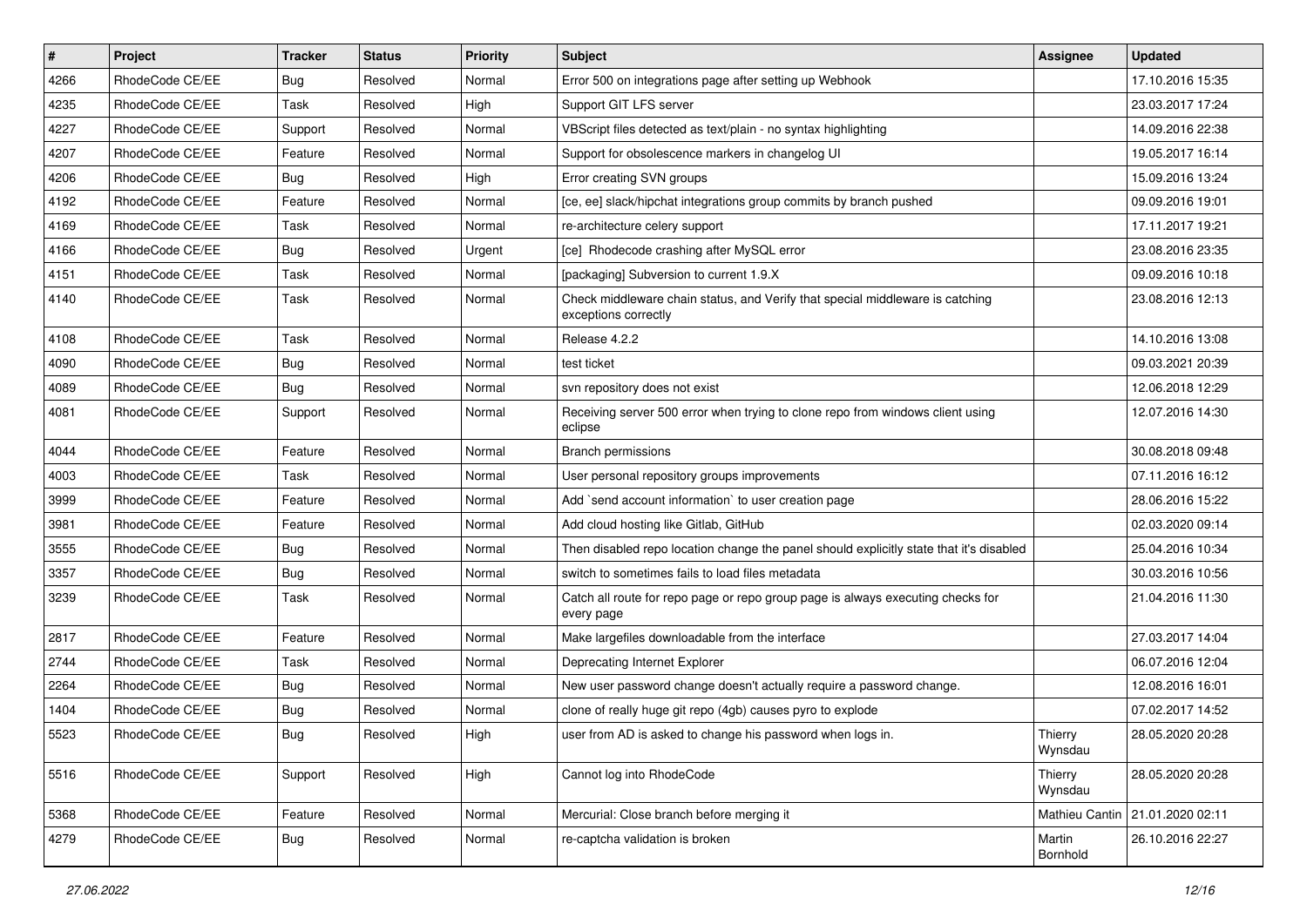| $\vert$ # | Project         | <b>Tracker</b> | <b>Status</b> | <b>Priority</b> | <b>Subject</b>                                                                                       | Assignee                     | <b>Updated</b>   |
|-----------|-----------------|----------------|---------------|-----------------|------------------------------------------------------------------------------------------------------|------------------------------|------------------|
| 4277      | RhodeCode CE/EE | Bug            | Resolved      | Normal          | [frontend] System info page does not work correctly in safari.                                       | Martin<br>Bornhold           | 04.11.2016 12:08 |
| 4273      | RhodeCode CE/EE | <b>Bug</b>     | Resolved      | Urgent          | GIT executable not seen by vcsserver                                                                 | Martin<br>Bornhold           | 13.10.2016 15:45 |
| 4271      | RhodeCode CE/EE | Bug            | Resolved      | Normal          | Browsing new repository groups via SVN issue                                                         | Martin<br>Bornhold           | 19.10.2016 11:11 |
| 4247      | RhodeCode CE/EE | Bug            | Resolved      | Normal          | [vcs] Using current time as timestamp during archive creating leads to changing<br>hashes            | Martin<br>Bornhold           | 28.09.2016 12:07 |
| 4244      | RhodeCode CE/EE | Support        | Resolved      | Normal          | mod day syn template error when using auth realm with spaces in it                                   | Martin<br>Bornhold           | 28.09.2016 12:07 |
| 4243      | RhodeCode CE/EE | Support        | Resolved      | High            | Gist visibility update?                                                                              | Martin<br>Bornhold           | 27.09.2016 06:40 |
| 4237      | RhodeCode CE/EE | Task           | Resolved      | Normal          | Enable HTTP support                                                                                  | Martin<br>Bornhold           | 12.10.2016 11:51 |
| 4203      | RhodeCode CE/EE | Task           | Resolved      | Normal          | Get rid of svn.proxy.parent_path_root, and replace it with reading storage location<br>from Database | Martin<br>Bornhold           | 22.09.2016 14:31 |
| 3950      | RhodeCode CE/EE | Bug            | Resolved      | Normal          | [ce, ee] trying to merge pr against a deleted branch/bookmark breaks the pr page                     | Martin<br>Bornhold           | 27.10.2016 16:12 |
| 1055      | RhodeCode CE/EE | Feature        | Resolved      | Normal          | [pr, vcs] Expose the shadow repository of a pull request                                             | Martin<br>Bornhold           | 26.10.2016 10:33 |
| 5587      | RhodeCode CE/EE | Bug            | Resolved      | Normal          | Broken metatags in 4.18.1                                                                            | <b>Marcin Lulek</b>          | 29.01.2020 11:46 |
| 4269      | RhodeCode CE/EE | Support        | Resolved      | Normal          | Allow flash messages to be permanently surpressed                                                    | <b>Marcin Lulek</b>          | 14.10.2016 12:46 |
| 5442      | RhodeCode CE/EE | Feature        | Resolved      | Low             | Preview of Jupyter notebooks                                                                         | Marcin<br>Kuzminski<br>[CTO] | 16.01.2019 16:33 |
| 5386      | RhodeCode CE/EE | Task           | Resolved      | Normal          | Increase security for Email Change                                                                   | Marcin<br>Kuzminski<br>[CTO] | 17.02.2018 17:29 |
| 5150      | RhodeCode CE/EE | Task           | Resolved      | Normal          | Password reset promts in my account should be hidden in accounts that are not of<br>type rhodecode   | Marcin<br>Kuzminski<br>[CTO] | 02.01.2017 16:34 |
| 4670      | RhodeCode CE/EE | Task           | Resolved      | Normal          | Release 4.5.1                                                                                        | Marcin<br>Kuzminski<br>[CTO] | 06.12.2016 21:13 |
| 4297      | RhodeCode CE/EE | Task           | Resolved      | Normal          | redo the my-pull-requests page to use the datagrid                                                   | Marcin<br>Kuzminski<br>[CTO] | 01.11.2016 09:31 |
| 4282      | RhodeCode CE/EE | Task           | Resolved      | Normal          | Add inode limit together with disk usage                                                             | Marcin<br>Kuzminski<br>[CTO] | 19.10.2016 12:18 |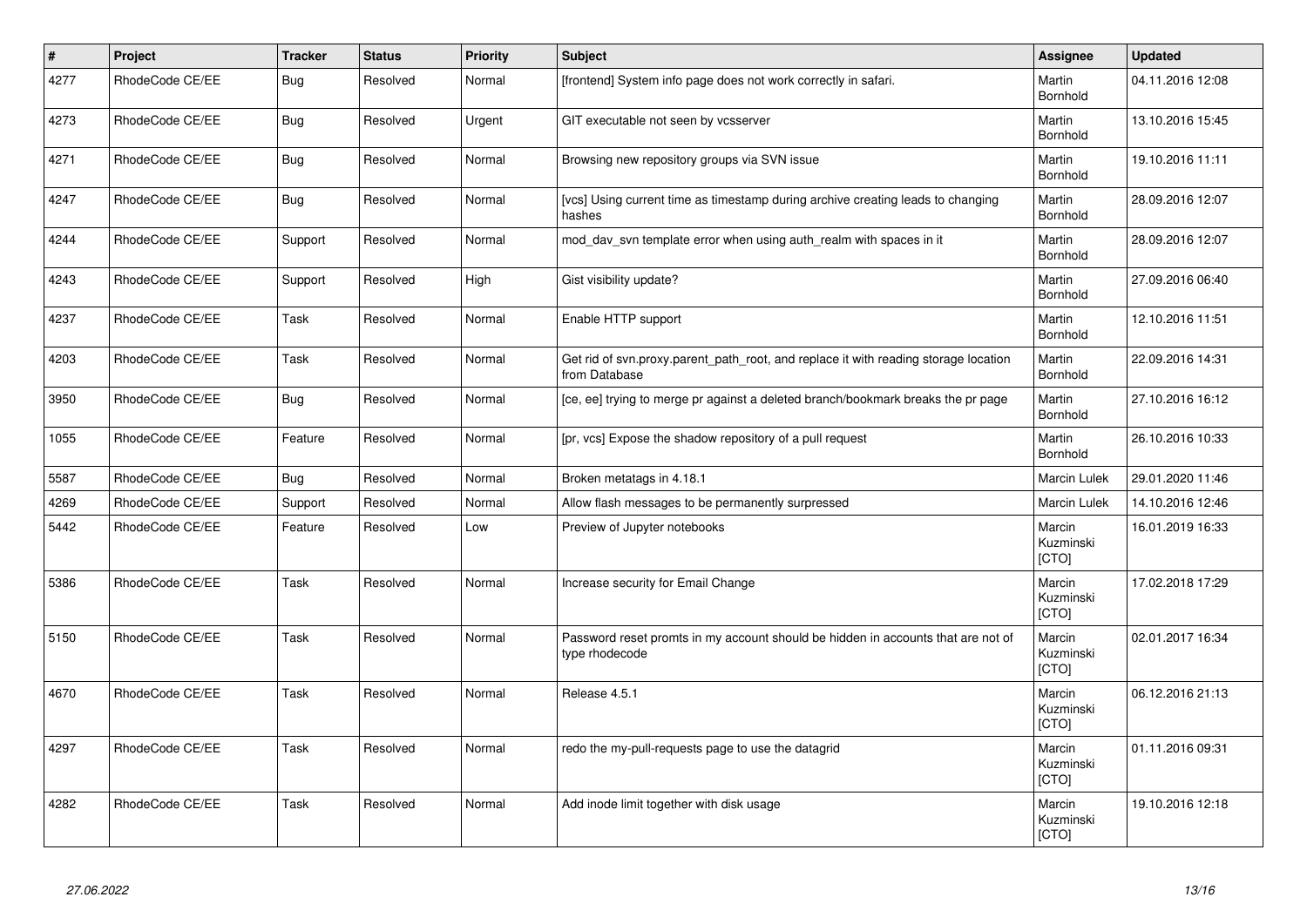| #    | Project         | <b>Tracker</b> | <b>Status</b> | <b>Priority</b> | <b>Subject</b>                                                                        | Assignee                     | <b>Updated</b>                   |
|------|-----------------|----------------|---------------|-----------------|---------------------------------------------------------------------------------------|------------------------------|----------------------------------|
| 4281 | RhodeCode CE/EE | Task           | Resolved      | Normal          | Fix docs on To `increase database performance`                                        | Marcin<br>Kuzminski<br>[CTO] | 18.10.2016 16:39                 |
| 4276 | RhodeCode CE/EE | <b>Bug</b>     | Resolved      | Normal          | System info page uses mercurial/git versions from RhodeCode instead of VCSServer      | Marcin<br>Kuzminski<br>[CTO] | 14.11.2016 21:19                 |
| 4250 | RhodeCode CE/EE | <b>Bug</b>     | Resolved      | Normal          | Adding a reviewer into existing PR doesn't set a reason.                              | Marcin<br>Kuzminski<br>[CTO] | 07.10.2016 20:05                 |
| 4245 | RhodeCode CE/EE | Task           | Resolved      | Normal          | Convert control command to use http mode by default                                   | Marcin<br>Kuzminski<br>[CTO] | 14.10.2016 16:13                 |
| 4219 | RhodeCode CE/EE | Feature        | Resolved      | Normal          | [ce, ee] Add mandatory reviewers for pull requests                                    | Marcin<br>Kuzminski<br>[CTO] | 20.06.2017 15:23                 |
| 4211 | RhodeCode CE/EE | Feature        | Resolved      | Normal          | [ce, ee] increase webhook flexibility                                                 | Marcin<br>Kuzminski<br>[CTO] | 20.06.2022 10:55                 |
| 4184 | RhodeCode CE/EE | <b>Bug</b>     | Resolved      | High            | fix content INT overflow bug                                                          | Marcin<br>Kuzminski<br>[CTO] | 23.08.2016 10:31                 |
| 4178 | RhodeCode CE/EE | <b>Bug</b>     | Resolved      | Normal          | RhodeCode EE OVA VM wont run on a ESX 6.0 host                                        | Marcin<br>Kuzminski<br>[CTO] | 15.09.2016 13:25                 |
| 4155 | RhodeCode CE/EE | <b>Bug</b>     | Resolved      | Low             | Date of Last Change is not displayed correctly                                        | Marcin<br>Kuzminski<br>[CTO] | 21.01.2020 02:20                 |
| 4065 | RhodeCode CE/EE | <b>Bug</b>     | Resolved      | Normal          | [ux, login] 404 on login after comment attempt                                        | Marcin<br>Kuzminski<br>[CTO] | 04.07.2016 00:40                 |
| 4036 | RhodeCode CE/EE | <b>Bug</b>     | Resolved      | Normal          | encrypted clone_uri can throw unicodeerror after key change                           | Marcin<br>Kuzminski<br>[CTO] | 27.06.2016 19:38                 |
| 3556 | RhodeCode CE/EE | Task           | Resolved      | Normal          | Disable and rename initial_repo_scan flag                                             | Marcin<br>Kuzminski<br>[CTO] | 22.04.2016 14:33                 |
| 3549 | RhodeCode CE/EE | <b>Bug</b>     | Resolved      | Normal          | [4.0.0 regression], file source links use last commit id instead of current commit id | Marcin<br>Kuzminski<br>[CTO] | 21.04.2016 16:10                 |
| 4254 | RhodeCode CE/EE | Bug            | Resolved      | Normal          | [frontend] 500 Internal Server Error with i18n-ed pages                               | Lisa Quatmann                | 30.09.2016 14:38                 |
| 4224 | RhodeCode CE/EE | <b>Bug</b>     | Resolved      | Normal          | [docs] update docs re: removing old instances when switching editions                 |                              | Lisa Quatmann   11.10.2016 15:36 |
| 4194 | RhodeCode CE/EE | Task           | Resolved      | Normal          | move svn http backend out of labs into a real VCS settings                            | Lisa Quatmann                | 14.09.2016 23:16                 |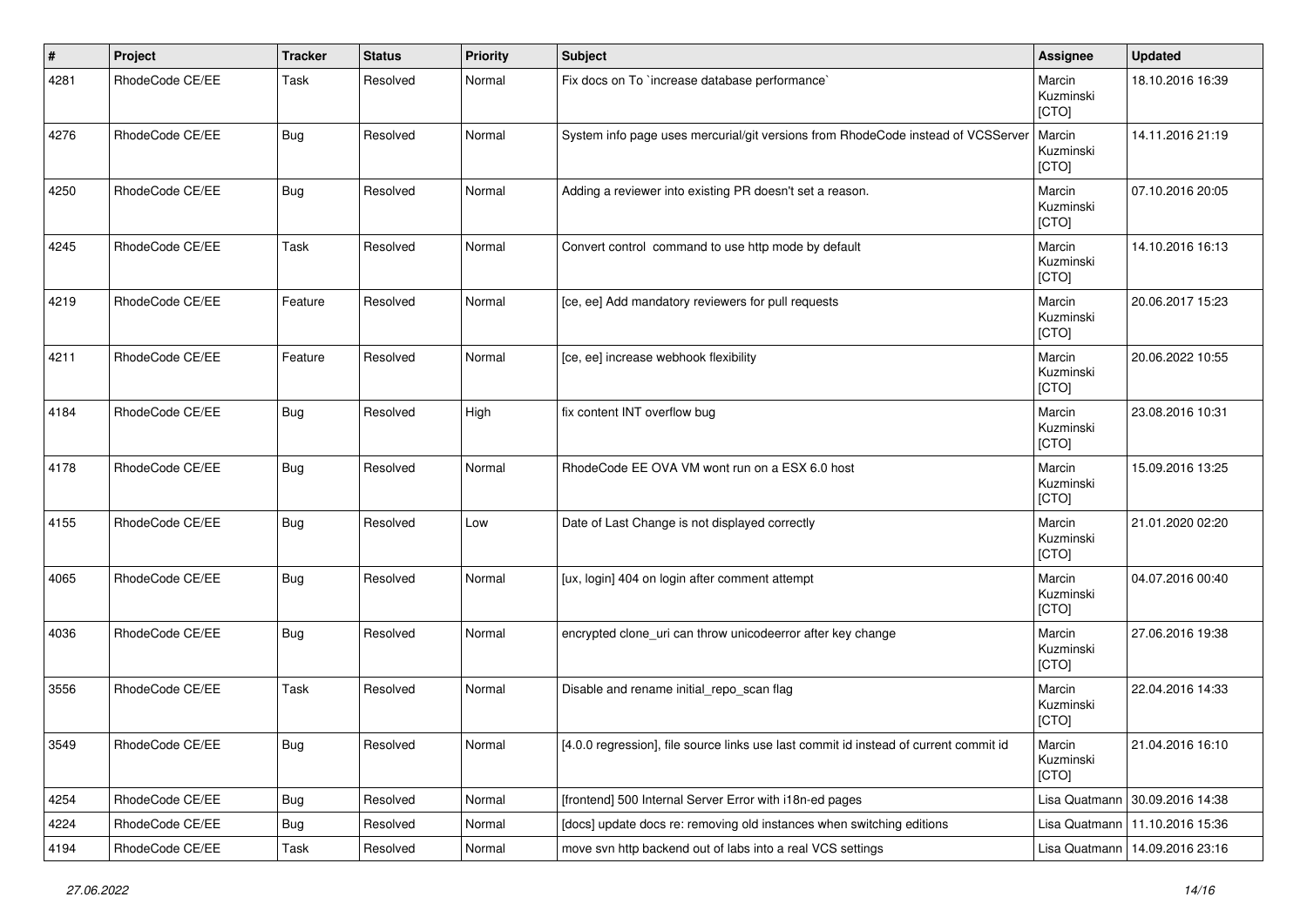| $\sharp$ | Project         | Tracker    | <b>Status</b> | <b>Priority</b> | <b>Subject</b>                                                                                                       | Assignee             | <b>Updated</b>                   |
|----------|-----------------|------------|---------------|-----------------|----------------------------------------------------------------------------------------------------------------------|----------------------|----------------------------------|
| 4121     | RhodeCode CE/EE | <b>Bug</b> | Resolved      | Normal          | [ce, ee] server announcement has extra margin                                                                        | Lisa Quatmann        | 26.09.2016 14:00                 |
| 3488     | RhodeCode CE/EE | <b>Bug</b> | Resolved      | Normal          | [frontend, styling] update icon font                                                                                 |                      | Lisa Quatmann   04.10.2016 13:27 |
| 4199     | RhodeCode CE/EE | <b>Bug</b> | Resolved      | High            | investigate: ongoing SSL problems when switching to 4.X from 3.X                                                     | Johannes<br>Bornhold | 15.09.2016 13:14                 |
| 4153     | RhodeCode CE/EE | Task       | Resolved      | Normal          | Optimize readme fetching by changing the system of readme detection                                                  | Johannes<br>Bornhold | 09.09.2016 10:17                 |
| 3971     | RhodeCode CE/EE | Bug        | Resolved      | Normal          | [ce, vcs] Merge requests/Pull requests failing due to rebase problem                                                 | Johannes<br>Bornhold | 19.07.2016 15:54                 |
| 5615     | RhodeCode CE/EE | Feature    | Resolved      | Normal          | Misleading message in PR diff view "File was deleted in this version"                                                | Daniel D             | 23.04.2020 17:40                 |
| 5610     | RhodeCode CE/EE | <b>Bug</b> | Resolved      | Normal          | Files navigation looses the at= <name> marker</name>                                                                 | Daniel D             | 03.10.2021 23:23                 |
| 5608     | RhodeCode CE/EE | <b>Bug</b> | Resolved      | High            | svn+ssh user set incorrectly                                                                                         | Daniel D             | 31.03.2020 18:21                 |
| 5606     | RhodeCode CE/EE | Bug        | Resolved      | High            | SVN + ssh subdirectory failure                                                                                       | Daniel D             | 09.04.2020 03:29                 |
| 5604     | RhodeCode CE/EE | <b>Bug</b> | Resolved      | High            | Search error on second result page                                                                                   | Daniel D             | 30.03.2020 16:01                 |
| 5602     | RhodeCode CE/EE | Feature    | Resolved      | Normal          | Copy full path only copies partial                                                                                   | Daniel D             | 30.03.2020 16:04                 |
| 5599     | RhodeCode CE/EE | Bug        | Resolved      | Normal          | SVN navigation to trunk fails                                                                                        | Daniel D             | 04.04.2020 11:21                 |
| 5581     | RhodeCode CE/EE | Feature    | Resolved      | Normal          | expose `send_email` option in the HTTP API, for `comment_commit` and<br>`comment_pull_request`                       | Daniel D             | 29.01.2020 11:46                 |
| 5579     | RhodeCode CE/EE | <b>Bug</b> | Resolved      | Normal          | JS bug when a commit message can be parsed as a number                                                               | Daniel D             | 20.01.2020 10:04                 |
| 4311     | RhodeCode CE/EE | Task       | Resolved      | Normal          | Diffs feedback                                                                                                       | Daniel D             | 26.11.2016 14:10                 |
| 4296     | RhodeCode CE/EE | <b>Bug</b> | Resolved      | Normal          | [ee] Can not create pull requests with reviewers.                                                                    | Daniel D             | 07.11.2016 21:17                 |
| 4288     | RhodeCode CE/EE | Task       | Resolved      | Normal          | [ce, ee] unify controllers that use diffs                                                                            | Daniel D             | 02.08.2017 11:41                 |
| 4278     | RhodeCode CE/EE | <b>Bug</b> | Resolved      | Normal          | [admin] Clicking the save button in admin -> settings -> issue tracker leads to<br>exception if no patterns entered. | Daniel D             | 18.10.2016 13:38                 |
| 4268     | RhodeCode CE/EE | <b>Bug</b> | Resolved      | High            | [ee] default reviewers from changed lines is returning wrong values                                                  | Daniel D             | 06.10.2016 14:35                 |
| 4267     | RhodeCode CE/EE | Feature    | Resolved      | Normal          | [ce, ee] jira tracker integration wildcard project key support                                                       | Daniel D             | 10.10.2016 20:13                 |
| 4259     | RhodeCode CE/EE | Task       | Resolved      | Low             | Events, create post-create-user event                                                                                | Daniel D             | 30.01.2017 20:11                 |
| 4238     | RhodeCode CE/EE | Task       | Resolved      | Normal          | default reviewers updates                                                                                            | Daniel D             | 06.10.2016 14:26                 |
| 4233     | RhodeCode CE/EE | Bug        | Resolved      | High            | slack, git push problem                                                                                              | Daniel D             | 26.09.2016 11:56                 |
| 4225     | RhodeCode CE/EE | Feature    | Resolved      | Normal          | [ce, ee] repo group integrations cascade to child repo groups                                                        | Daniel D             | 14.09.2016 11:12                 |
| 4223     | RhodeCode CE/EE | <b>Bug</b> | Resolved      | High            | [git, tags] annotated tags not appearing in UI                                                                       | Daniel D             | 12.09.2016 06:12                 |
| 4202     | RhodeCode CE/EE | Task       | Resolved      | Normal          | Polish the 503.html page                                                                                             | Daniel D             | 30.08.2016 23:54                 |
| 4183     | RhodeCode CE/EE | Feature    | Resolved      | Normal          | Different roles for PR reviewers                                                                                     | Daniel D             | 12.10.2020 23:13                 |
| 4181     | RhodeCode CE/EE | Task       | Resolved      | Normal          | Integrations: allow root repos only integrations                                                                     | Daniel D             | 31.08.2016 17:44                 |
| 4180     | RhodeCode CE/EE | Task       | Resolved      | Normal          | integrations: possible limit the updates sent                                                                        | Daniel D             | 22.08.2016 12:22                 |
| 4175     | RhodeCode CE/EE | Feature    | Resolved      | Normal          | [ce, ee] repo group integrations                                                                                     | Daniel D             | 16.08.2016 20:00                 |